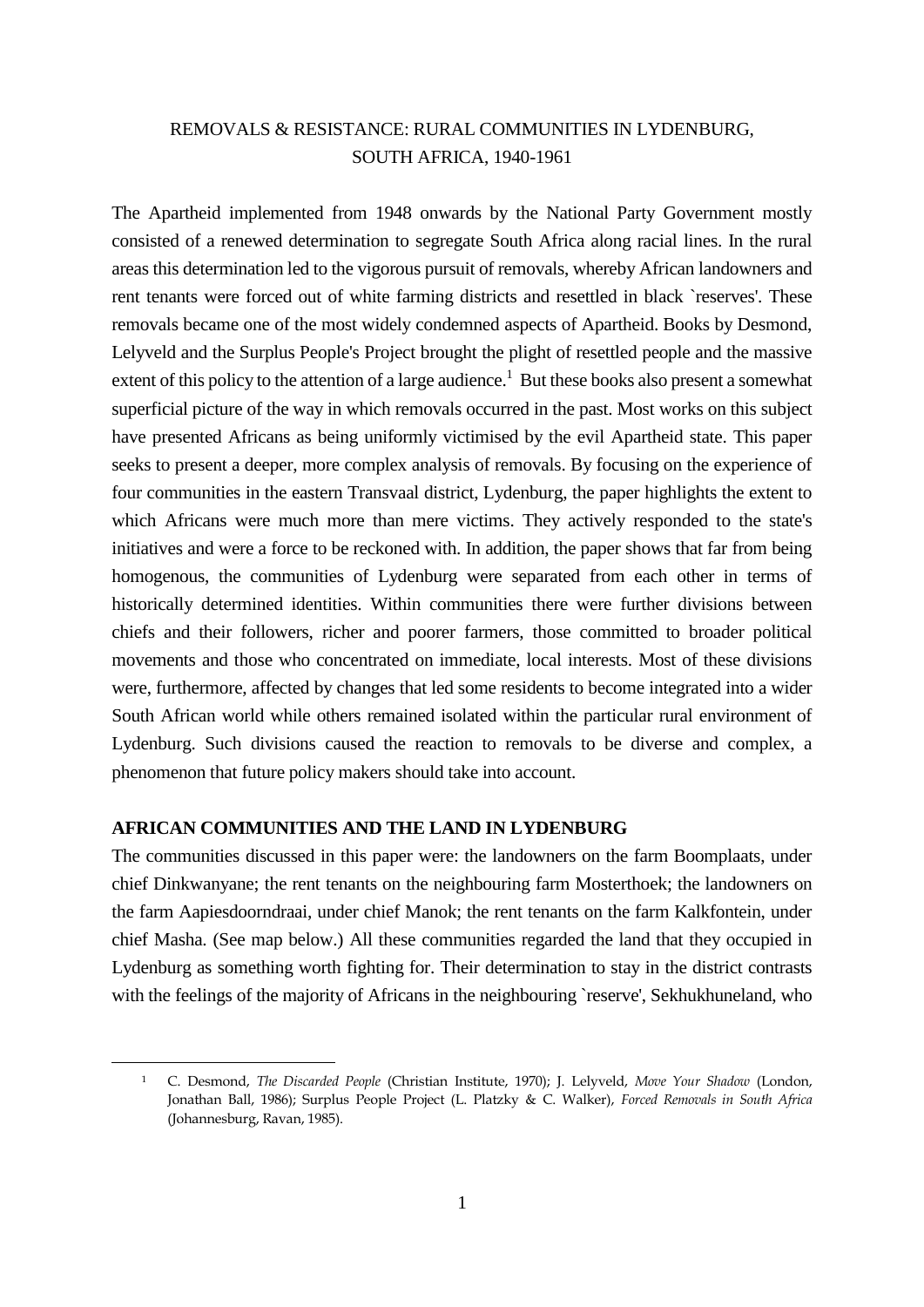opposed any suggestion that they settle in the district of Lydenburg.<sup>2</sup> But Lydenburg offered agricultural opportunities that were rapidly vanishing in the `reserves'. As Isaac Twale told the Native Economic Commission in 1930: `the [reserves] are full, there is no space to get in.<sup>'3</sup> This perception was substantiated by the Sub-Native Commissioner of Sekhukhuneland, who described the conditions on the western side of the Steelpoort River as follows:

The Commissioner stated that the `reserve' was overstocked, eroded and not self-sufficient in food, due mainly to the climate and the soil types. Every seven out of eight years the district had to import maize. Climatically and physically the eastern side of the Steelpoort River, where the white farms were situated, was `infinitely better'.<sup>5</sup>

In contrast to the conditions in Sekhukhuneland, the Lydenburg farms Boomplaats and Aapiesdoorndraai, purchased by Africans in the early 1900s - before the 1913 Land Act prohibited such purchases - remained productive agricultural enterprises. The section of Boomplaats that the community under chief Dinkwanyane bought was situated a distance away from the irrigation possibilities of the Spekboom River, but the community overcame this problem by building a canal that ran through their section and the section belonging to neighbouring farmer Ali Coetser, until the canal reached the river. This allowed some Boomplaats residents to water their fields and plant wheat in winter.<sup>6</sup> The relatively small size of the fields and the abundance of cattle also allowed the residents to apply classic mixed farming principles by using cattle manure on their fields.<sup>7</sup> Within two generations, the Boomplaats residents had turned the initially arid farm into productive, irrigated plots, the value of which the Native Affairs Department (NAD) Agricultural Officer estimated to be £6 to £7 per morgen. At that time, 1949, the price for a good farm in Lydenburg was approximately £6 per morgen.<sup>8</sup>

<sup>`[</sup>Unused arable land] is getting less and less ... we have always got people coming into the locations ... and there are very few going out. ... Those people come in [and] demand new lands. Well, there is no new lands to give them ... so they simply have to use some of the lands that are [not used by absent owners].'<sup>4</sup>

<sup>2</sup> Central Archives Depot (CAD), Native Affairs Department (NTS), No. 222/280, Vol. 2096, NAD Memo, 31 January 1946.

<sup>3</sup> Wits Historical Papers Library (WHPL), AD/438, Native Economic Commission (NEC), Lydenburg 18 August 1930, p. 625.

<sup>4</sup> WHPL, AD 1438, Box 2, NEC, Evidence from Lydenburg, Major D.R. Hunt.

<sup>5</sup> *Ibid*.

<sup>6</sup> African Studies Institute (ASI), Oral History Project (OHP), Tape No. 46 A/B, Interview with Kotana Stefaans Modipa, Jane Furse, 17 October 1979. See also, CAD, NTS, No. 2331/308, Vol. 3778, Chief Native Commissioner (Northern Areas) to Secretary of Native Affairs, 28 May 1956.

<sup>7</sup> Interview with Mrs Moleke, Mashishing, 12 April 1992.

<sup>8</sup> *Lydenburg News*, 14 January 1949; 20 January 1950.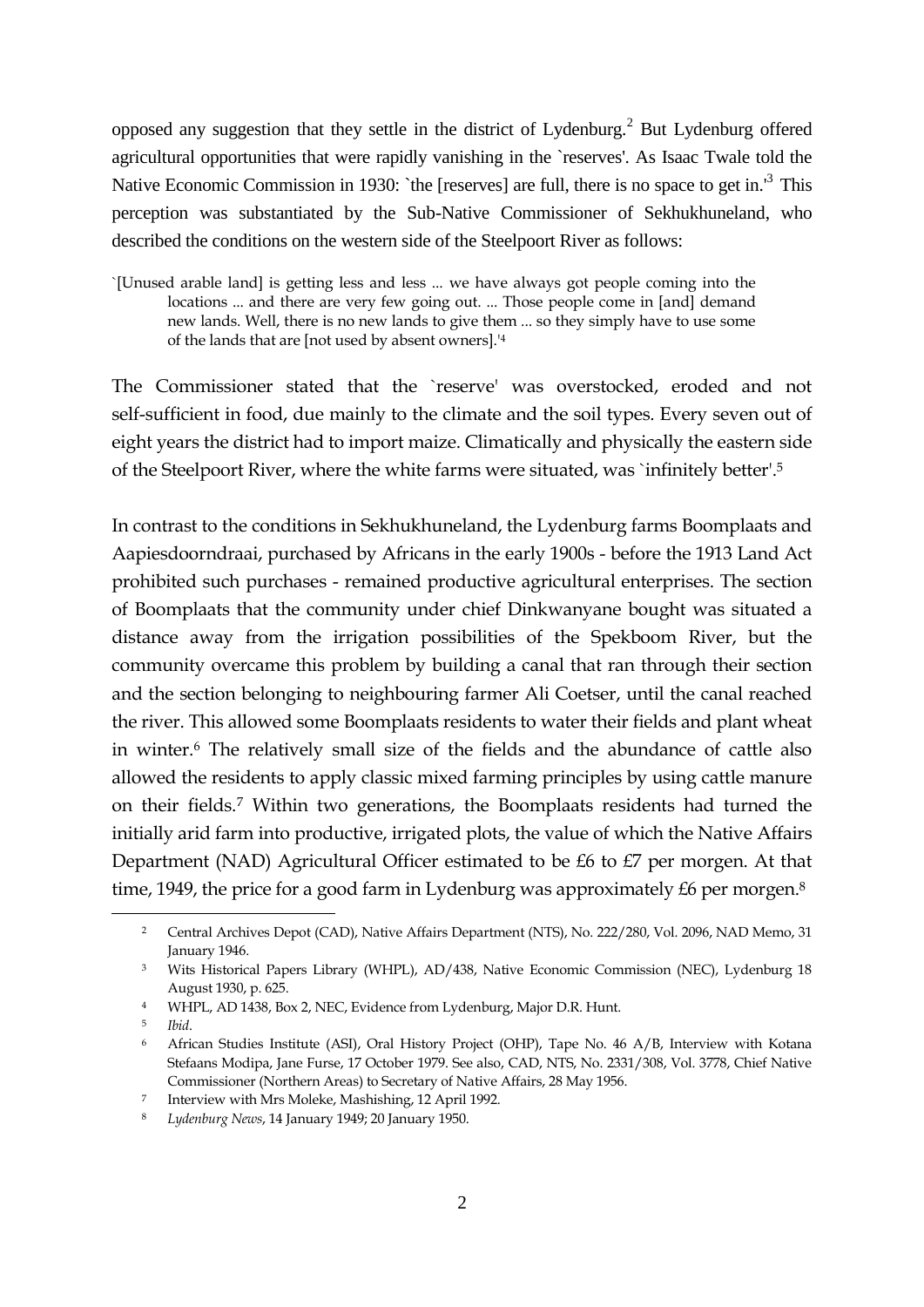Jacobus Manok, a self styled `Shangaan Chief', bought the farm Aapiesdoorndraai, which was riparian to both the Steelpoort and Spekboom Rivers. As a result Manok's family was able to irrigate their land extensively. The farm contained as much as 260 morgen under irrigation and 100 morgen of arable dry land. Both the irrigated and the dry fields had very good soils, and in the late 1940s there was still no noticeable erosion on the whole farm.<sup>9</sup> The value of the farm was estimated at £44000 in the 1950s.<sup>10</sup>

The company owned farms Kalkfontein and Mosterthoek, which were occupied by African rent tenants, also produced good agricultural returns. People from Kalkfontein remembered that the farm usually produced their food requirements, plus a surplus that they used for bartering with people from surrounding farms.<sup>11</sup> In 1944 it was reported that Kalkfontein produced 3000 Bags of grain, and in 1949, at the time of the Kalkfontein removal, the `bumper crop' of the residents reportedly filled up 100 truck loads.<sup>12</sup> Mosterthoek, according to one resident, facilitated `a good life' because it produced the food requirements of its inhabitants in most years, as well as a small surplus that could be sold in the nearby Lydenburg market.<sup>13</sup> Further, the rents on these farms were not too onerous. They usually amounted to about £2 per year plus 2/-per head of large stock.<sup>14</sup> Most of the residents of these farms, it is shown below, paid this amount by engaging in migrant labour.

After 1940, when the Africans on the state owned farm Steelpoortpark were moved from the east to west side of the Steelpoort River, the four farms described above were almost the only areas on the eastern side where Africans could settle without having to work for a white farmer.<sup>15</sup> Therefore, in a regional context where land for Africans was becoming increasingly scarce, these productive farms provided the communities with a

<sup>9</sup> WHPL, AD843.53.7, Edith Jones' notes on a visit to Aapiesdoorndraai, February 1941.

<sup>10</sup> CAD, NTS, No. 936/308, Vol. 3464, Native Commissioner Sekhukhuneland to Chief Native Commissioner (Northern Areas), 16 August 1956.

<sup>11</sup> Interview with the Masha Council, Strydkraal, 15 April 1993.

<sup>12</sup> CAD, NTS, No. 444/323, Vol. 7120, Chief Native Commissioner (Northern Areas) to Secretary of Native Affairs, c1949.

<sup>13</sup> Interview with Michael Monate and Jeremia Moleke, Mashishing, 10 April 1992.

<sup>14</sup> CAD, NTS, No. 238/323, Vol. 7107, J.H. Walker to Native Commissioner Lydenburg, 17 October 1921; NTS, No. 136/323, Vol. 7099, Native Commissioner Sekhukhuneland to Secretary of Native Affairs, 27 September 1922; NTS, No. 49/323, Vol. 7088, Native Commissioner Sekhukhuneland to Secretary of Native Affairs, 11 August 1932; NTS, No. 971/323/17, Vol. 7155, D.R. Scott to Native Commissioner Sekhukhuneland, 16 May 1955.

<sup>15</sup> WHPL, AD843/RJ 2.2.6, List of African Occupied Farms in Lydenburg-Sekhukhuneland Region, 1938.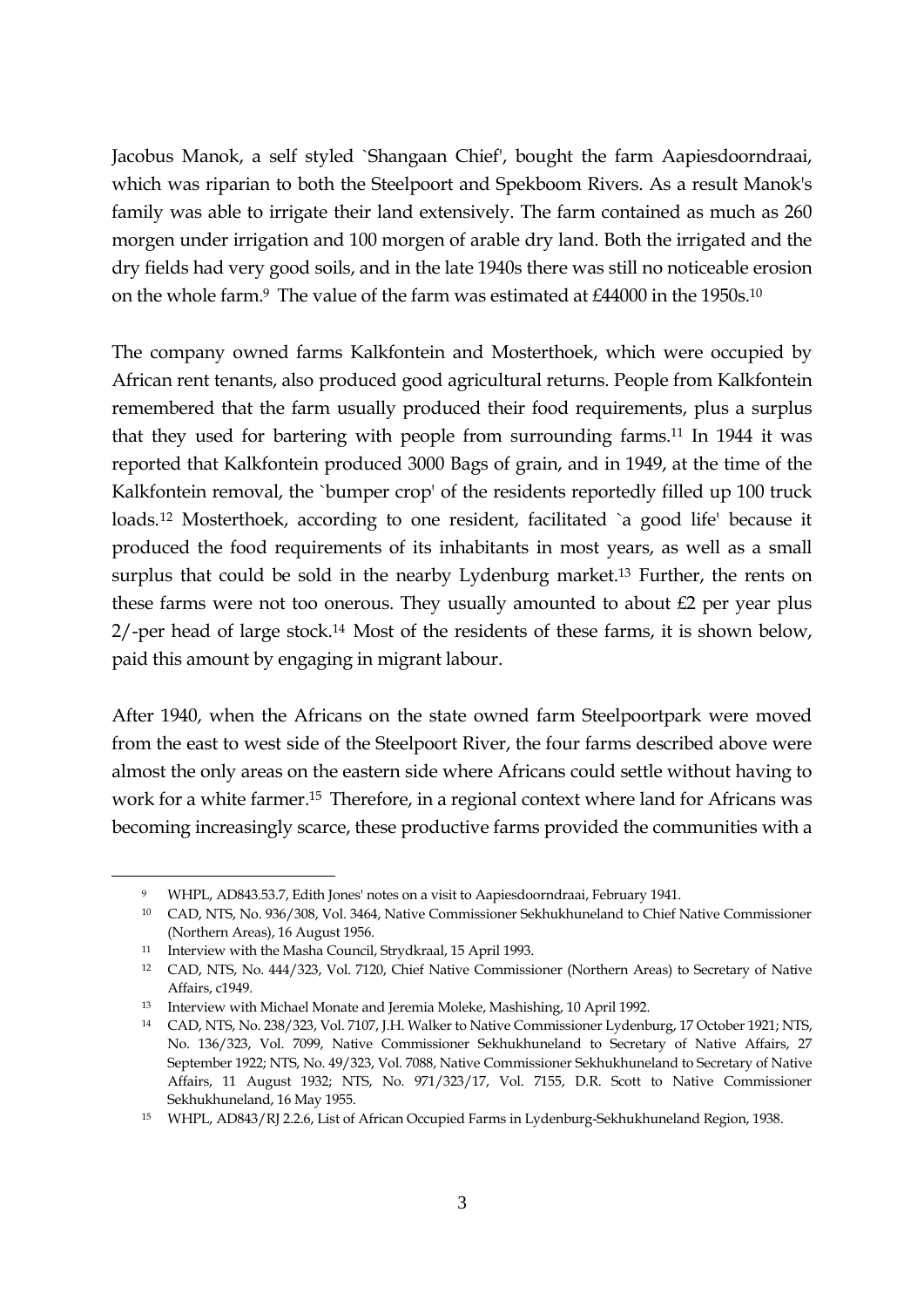good reason to resist white encroachments on their land. The attractiveness of this land was enhanced even further by the `independence' provided by the settlements described above. Most Sekhukhuneland residents refused to move over to Lydenburg because they were concerned about their access to urban jobs,<sup>16</sup> which, they no doubt realised, could be jeopardised if they placed themselves under the control of a white farmer. But on the company and African owned farms this was not an issue, and the residents of these farms were as free to engage in migrancy as any resident of Sekhukhuneland. Thus, for rent tenants and land owners, Lydenburg offered the best of both worlds: access to productive fields that provided some autonomy from white authority and access to urban jobs, which was exactly the kind of lifestyle most Sekhukhuneland residents coveted.<sup>17</sup>

MAP OF THE LYDENBURG DISTRICT

<sup>16</sup> CAD, NTS, No. 222/280, Vol. 2096, NAD Memo, 31 January 1946.

<sup>17</sup> P. Delius, `Migrant Organisation, the Communist Party, the ANC and the Sekhukhuneland Revolt, 1940-1958, in P. Bonner *et al, Apartheid's Genesis, 1935-1962* (Johannesburg, Ravan & WUP, 1993), p. 138: `The residual resources of land and cattle provided important support for many rural households and allowed some men the possibility of early retirement from migrancy.'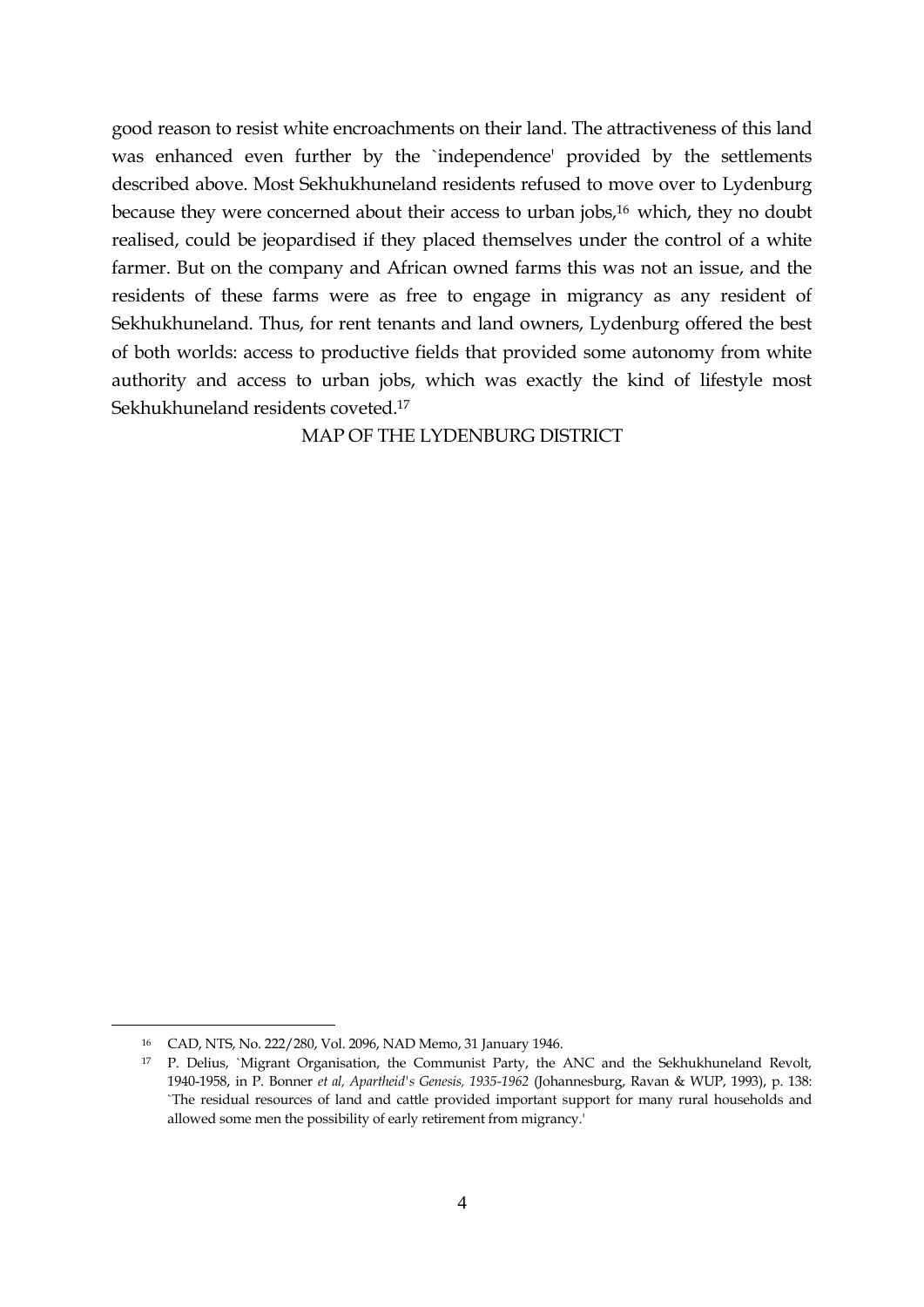There was one other reason to value the land in Lydenburg: the fluid and uncertain nature of the Pedi paramount's authority there. In the case of Manok and Dinkwanyane this situation gave them the opportunity to establish themselves as chiefs and expand their followings.<sup>18</sup> In the case of the community

1

that settled on the company owned farm Kalkfontein, the situation allowed them to establish a tenuous independence from Chief Sekhukhune. <sup>19</sup> These issues had important effects on communal identities, and are described more fully below.

The commitment to agricultural land of these communities is hardly surprising if the conditions described above are understood. But if all the communities had similar reasons to fight for their land, why then did they not offer the same kind of resistance to the removals that began in the 1940s? The answer is located in the historically defined identities of the communities, and the links that they established, or failed to establish, to institutions outside of Lydenburg.

<sup>18</sup> Interview with L.S. Kgane & Chief Hendrik Manok, Aapiesdoorndraai, 15 April 1993.

<sup>19</sup> Interview with Masha Chief's Council, Strydkraal, 15 April 1993.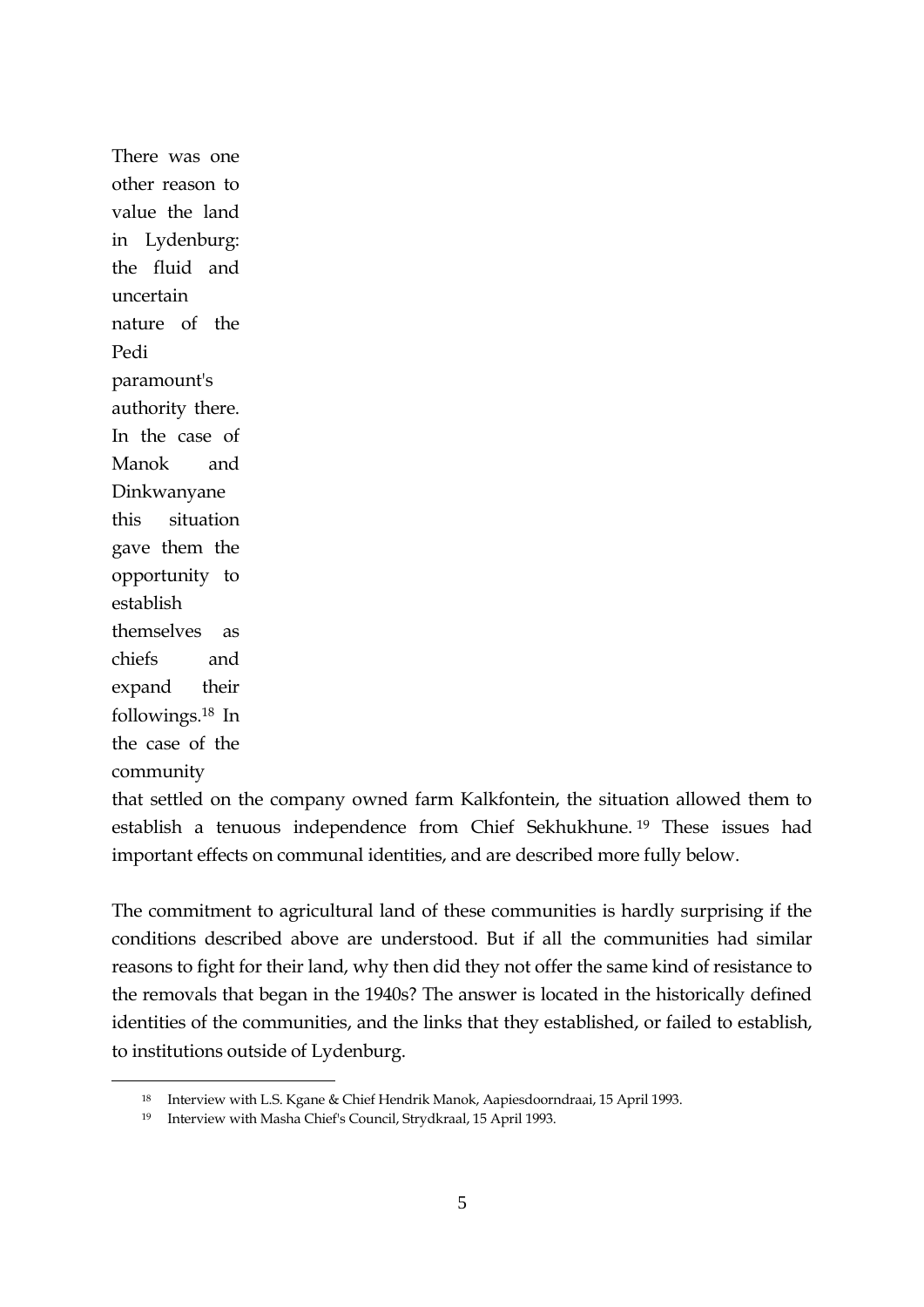#### **HISTORY AND IDENTITIES**

Historical experiences were an important resource in identity construction. Most of the groups that developed a strong communal identity based this on a common history, and, although these histories were interpreted and manufactured, they were nevertheless derived, to varying extents, from actual historical events.<sup>20</sup> At the same time, the creative reconstruction of history ensured that available theories and existing social conditions had a large influence on the way history was used. These constructed identities, furthermore, then had an influence on the way the next historical event was interpreted, and the interplay between history, identities and social conditions was therefore a continuous process.

The essential difference between the historical experiences of the community under Manok and the one under Dinkwanyane was that the former leader arrived in Lydenburg from present day Zimbabwe as a refugee with no historical links to the area, whereas the latter had settled in Lydenburg as part of a coordinated movement undertaken by a Christian community under the leadership of the Pedi paramount's half-brother. The Pedi had a long history in the Lydenburg area, and because Micha Dinkwanyane regarded himself as a Pedi chief, he had a legitimate historical claim to the area in which he settled. Manok also established a claim to the area, but because he had no connection to the Pedi claim to the area, he was forced, in order to satisfy his ambitions, to enter into a number of alliances.

Establishing alliances, especially with white protectors, was a common strategy for rootless refugees, and Manok had plenty of practice at doing just that.<sup>21</sup> As a boy Manok had learnt to speak Afrikaans, and had established friendly relations with white children, including the future vice-president of the Transvaal, Schalk Burger. After the war between white settlers and the Pedi in 1876, Manok helped the Lydenburg Native Commissioner to negotiate with Sekhukhune by acting as an interpreter.<sup>22</sup> In reward for his services he was appointed as a chief, with jurisdiction in `white Lydenburg'. His followers were mostly from the mission station and consisted mainly of Afrikaans speaking ex-indentured labourers known as *inboekselings* and `Shangaan' refugees.

<sup>20</sup> A. D. Smith, *The Ethnic Origins of Nations* (Oxford, Basil Blackwell, 1988), p. 198.

<sup>21</sup> See E. Ritchken, `Leadership and Conflict in Bushbuckridge' (Unpublished PhD Thesis, Univ. of Wits, 1995), p. 189, for the alliances established by refugees in the lowveld.

<sup>22</sup> Interview with L.S. Kgane & Chief Hendrik Manok, Aapiesdoorndraai, 15 April 1993; Interview with Chief Christian Manok by Edith Jones, Aapiesdoorndraai, February 1941.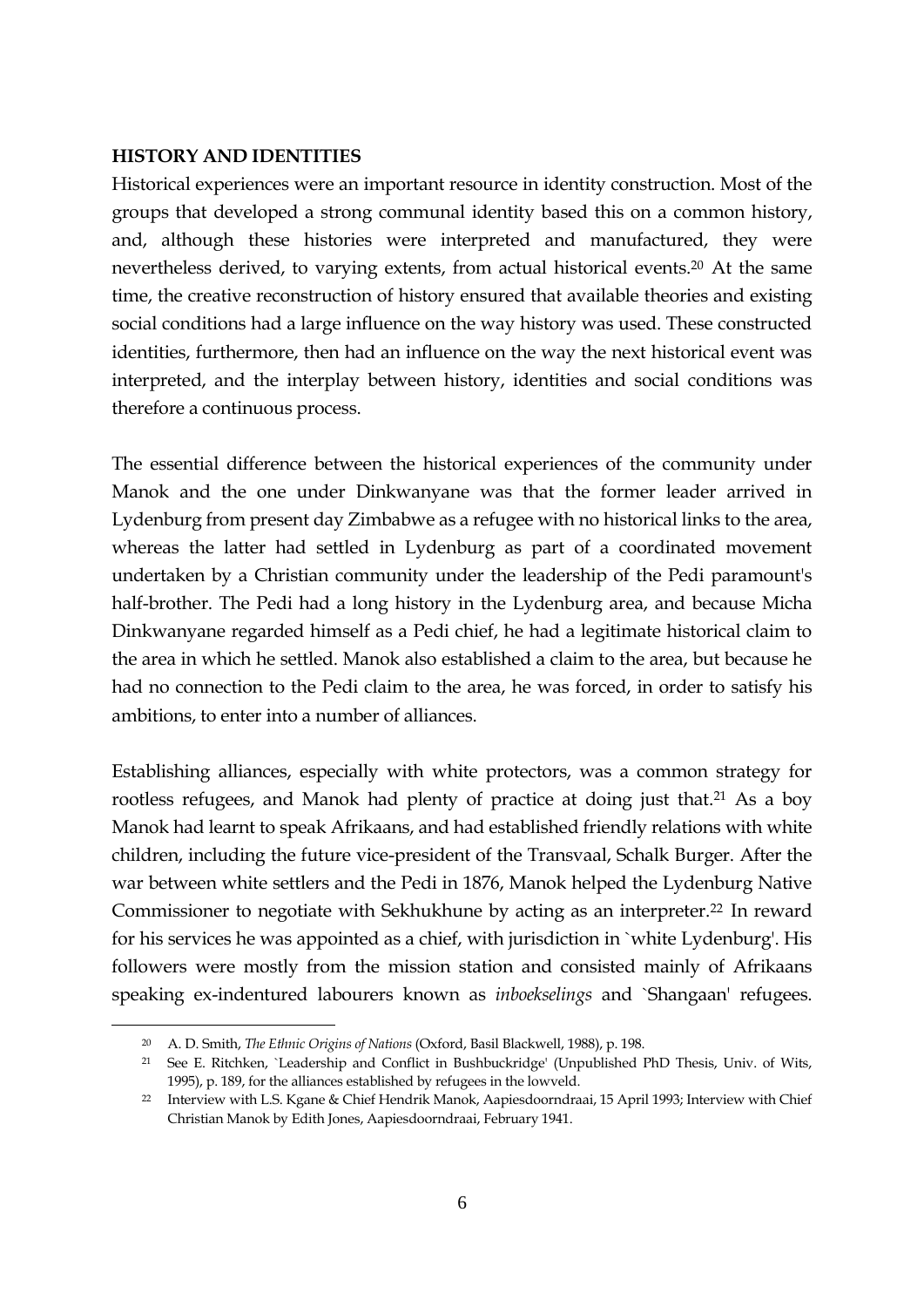Dinkwanyane, whose followers were mainly Pedi, also claimed jurisdiction over African farm residents in Lydenburg. In response, and in recognition of many of his followers' ethnicity, Manok styled himself as a `Shangaan' chief with a refugee following.<sup>23</sup>

Manok's childhood experiences caused him to have a lot in common with both `Shangaan' refugees and ex-*inboekselings*. Delius argued that `the refugee inboekseling ... ran the risk that deserting a white master could mean that he found himself without a defender, or that a servile position within Boer society had been exchanged for close and exacting ties of dependence within African societies.'<sup>24</sup> Thus, ex-*inboekselings*, like refugee `Shangaans', were vulnerable and often dependant on white patrons, concerned to allay white fears, rather than challenge white claims.<sup>25</sup> Jacobus was equally vulnerable and eminently qualified to pursue a cooperative strategy. From an early age he had learnt the language and discourse of white Lydenburgers, and by winning their trust he had acquired power. White assistance had also helped him acquire land in 1902, as a white lawyer negotiated the deal for Manok, and then advised the African to change his surname from Zwane to Manok, a racially neutral name that would not offend racist whites who saw the title deed.

In 1913 Manok tried to fight against the Land Act by travelling to England and appealing to the most important of all white patrons: King George V. The trip was, however, called off because Jacobus became ill. Five years later, when the Stubbs commission came to Lydenburg to review the Land Act, Manok refused to express any strong opposition to the Act.

As a result of their different identities, Manok and Dinkwanyane expressed their claim to land in very different ways. Dinkwanyane drew on Pedi claims to the whole of the eastern Transvaal, and his father's occupation of land in Lydenburg before white control had been formalised.<sup>26</sup> He thus confidently told the Stubbs commission in 1918:

`We have lived here in this country for many years. We took it for our home. Our fathers lived and died here. Then there came a time when the white man appeared, and said `We have bought these farms. You must leave.' After we had cultivated our lands we were compelled to leave because the white people came and took them away. We natives are

<sup>23</sup> Beaumont Commission, Lydenburg, 30 May 1914: Evidence of Chief Manok.

<sup>24</sup> Delius, *The Land Belongs to Us* (Johannesburg, Ravan Press, 1983), p. 144.

<sup>25</sup> See Ritchken, `Leadership and Conflict', p. 178, for the vulnerability of Shangaans in the lowveld.

<sup>26</sup> Delius, *The Land Belongs to Us*, p. 177.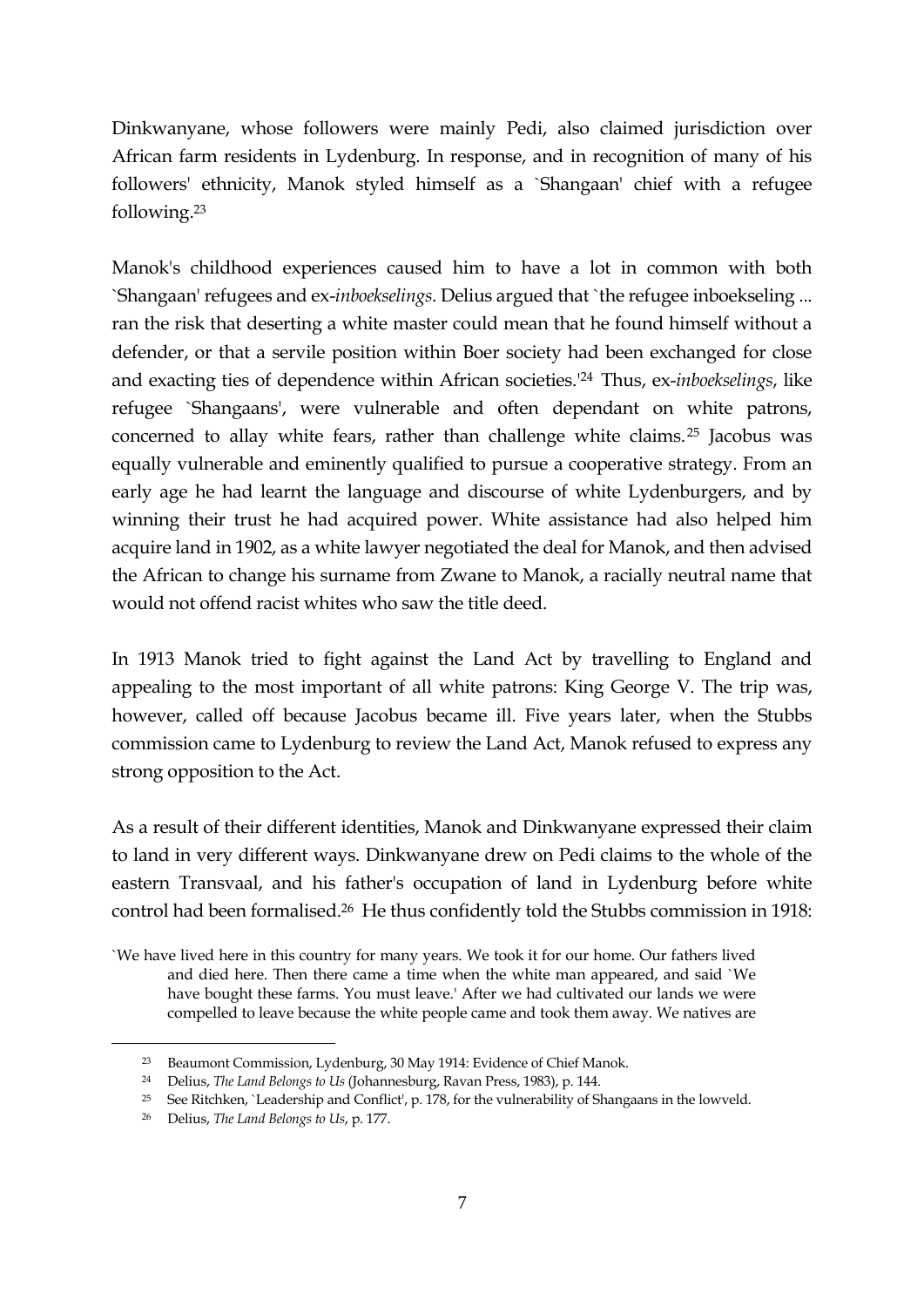many in this country, and we have a lot of stock, and we are starving with our stock.<sup>127</sup>

He then went on to demand the whole of Sekhukhuneland and most of Lydenburg as the area that should be set aside for Africans in the eastern Transvaal. He further backed up his demands with arguments that clearly situated the issues facing Africans in Lydenburg within a regional, essentially Pedi, struggle for land. He said:

`That country is the only area I can recommend that would satisfy our natives. We include the village of Lydenburg. We want that to be our administrative centre and headquarters of our area. ... Colonel Damant has explained to us what the [Sekhukhune] natives have recommended. We do not agree with these recommendations. We want our area added to theirs. The natives here are spread chiefly over farms belonging to white people. They have a large quantity of great and small stock. Some of them are rent payers, and others are labour tenants.<sup>28</sup>

Another Boomplaats resident stated the case even more clearly. He explained:

`I am Mopedi. My chief is Micha. ... I agree with what the chief has said about the area. It is too small. I belong to Secocoeni's (sic) tribe. I should not like to go and live in Sekukuniland (sic). There is no more room for the natives in Sekukuniland. It is overcrowded there.'<sup>29</sup>

Jacobus Manok sent a spokesperson to the meeting and his demands were in stark contrast to the bold position taken by the Boomplaats residents. The spokesperson, Dirk Kana, refused to make any real demands, despite expressing concern about the situation that had arisen from the 1913 Land Act. He said:

`This [land] question is a great trouble to us. We can not prevent our father from doing what he wants, so we leave it to him to do what is right for us but not to chase us about from place to place. I obey the King. What he tells me to do I must do. ... I spoke with one of the native delegates sent to England to protest against the [1913 Land Act]. ... I had rather not say whether I think what he says against the Bill is right and proper.'<sup>30</sup>

At the end of the meeting those present were asked to stand up if they supported Dinkwanyane's proposal. The only people who remained sitting were Manok's ten followers at the meeting.

Different identities therefore divided the two land-owning communities from one another. The same was true of Lydenburg's two rent-paying communities. The history and identity of the Mosterthoek community was closely linked to Boomplaats. Micha Dinkwanyane had lived on the farm before the Boer War, and had left some followers

<sup>27</sup> Stubbs Commission, Lydenburg, 15 October 1917, Evidence of Micha Dinkwanyane.

<sup>28</sup> *Ibid*.

<sup>29</sup> Stubbs Commission, Lydenburg, 15 October 1917, Evidence of Abel Dimpejane.

<sup>30</sup> Stubbs Commission, Lydenburg, 15 October 1917, Evidence of Dirk Kana.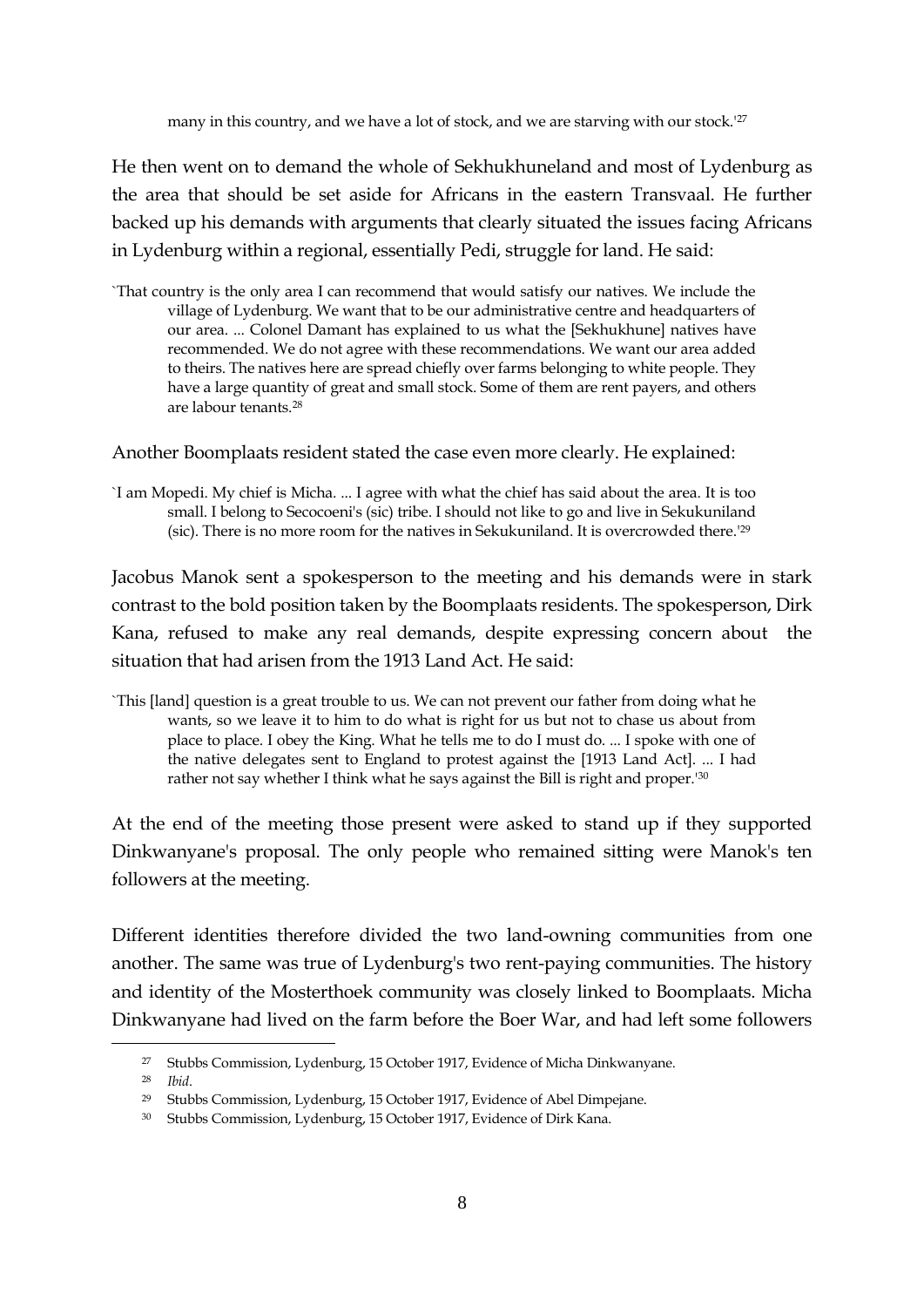behind when he moved away during the war. With the purchase of Boomplaats in 1906 Dinkwanyane once again put himself into contact with these followers, as Mosterthoek, which was now owned by a land company, shared a border with Boomplaats. The residents of Mosterthoek subsequently regarded Dinkwanyane as their chief. This allegiance undermined to some extent the community's resolve to oppose removals, because Dinkwanyane was unaffected by the Mosterthoek removal, and because Boomplaats offered a nearby, alternative area of settlement.<sup>31</sup>

In contrast, the Kalkfontein community did have a resident chief on the farm, and the community was therefore reluctant to submit to the authority of the neighbouring paramount chief in Sekhukhuneland. The people on Kalkfontein called themselves the Mashas, and they traced their origins back to present day Malawi. Their `official history' - as narrated by the present chief - consists of numerous migrations in search of land and independence.<sup>32</sup> They settled on Kalkfontein in the 1860s. Here they found productive land that was situated on the outskirts of Sekhukhune's jurisdiction. Sekhukhune II attempted to extend his authority over the Mashas by arranging a marriage between his daughter and the Masha chief, but the Mashas felt that this marriage strengthened *their* position, and exonerated them from having to pay annual tribute to Sekhukhune.<sup>33</sup>

Despite the tension between the Mashas and Sekhukhune the former nevertheless identified with Pedi land claims. They saw themselves as `part of Sekhukhune's tribe' and spoke SePedi.<sup>34</sup> They shared a Pedi ethnicity even though their earlier history differentiated them from other Sekhukhuneland residents. Their identity is, however, perfectly compatible with the general character of Pedi ethnicity, which is essentially a supra-identity that transcends numerous local identities. These local identities emanated from the period before the Maroteng Paramountcy established its hegemony over *BaPedi*. 35

Identification with Pedi land claims enabled the Mashas to claim ownership of

<sup>31</sup> CAD, NTS, No. 238/323, Vol. 7107, Sub-Native Commissioner Johannesburg to NAD, 1 August 1923; Stubbs Commission, Lydenburg, 15 October 1917: Evidence of Salomon Sipube.

<sup>32</sup> Interview with Chief Lengwai II Masha, Strydkraal, 15 April 1993.

<sup>33</sup> Interview with Masha Chief's Council, Strydkraal, 15 April 1993.

<sup>34</sup> CAD, NTS, No. 444/323, Vol. 7120, Native Commissioner Sekhukhuneland to Chief Native Commissioner (Northern Areas), 9 February 1948.

<sup>35</sup> See Delius, *The Land Belongs to Us*, Preface; H.O. Mönnig, *The Pedi* (Pretoria, Van Schaik, 1967), p. 16.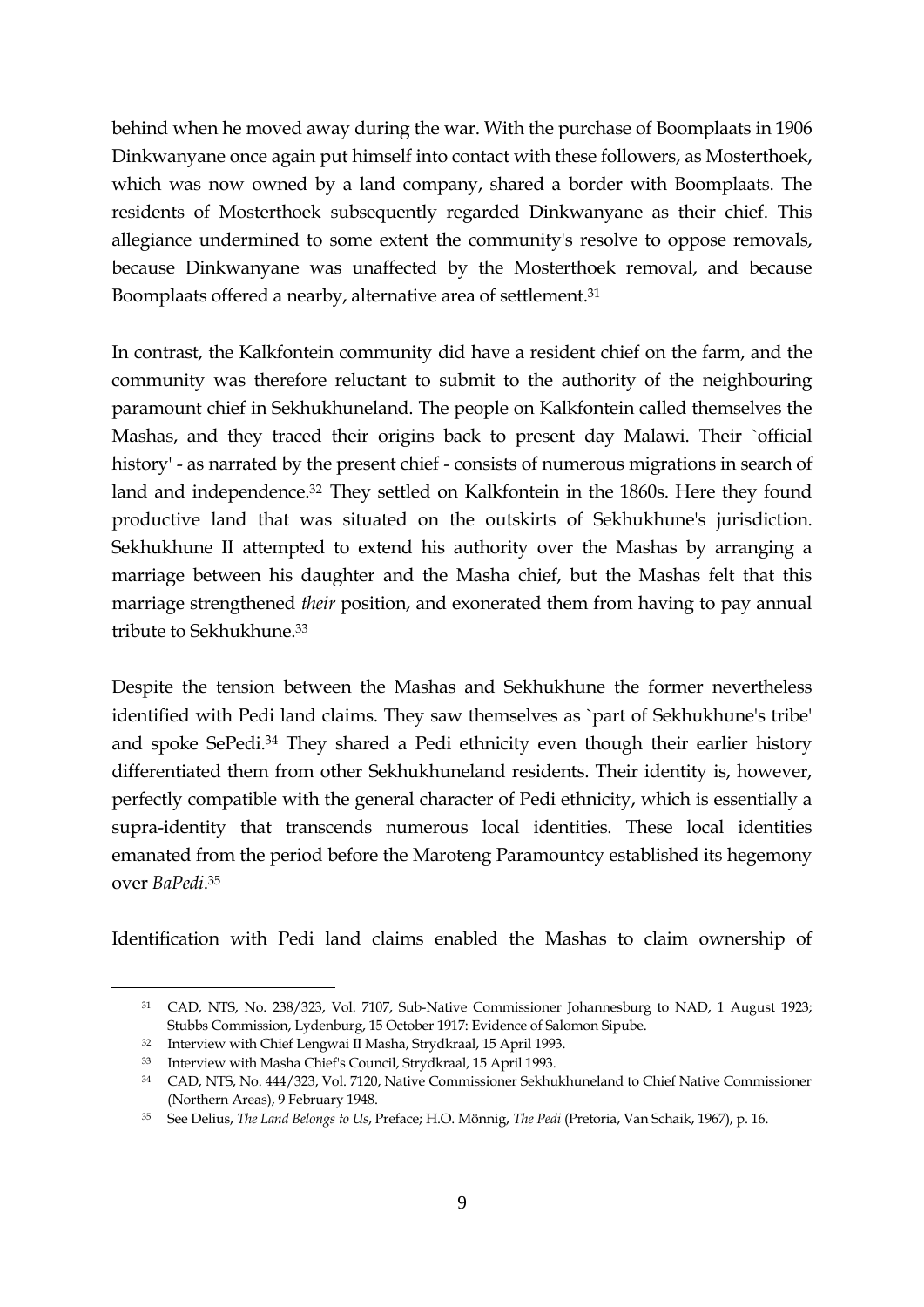Kalkfontein by virtue of the trials and tribulations that brought them there, and by their tenuous recognition of the Pedi Paramount's authority:

`We talked to the [white man who tried to take our farm] a lot of times, trying to explain that this land is ours; and even the mineowners [who charged us rent] do not have a right to be here. As such they were supposed to pay us and our chief because they have their mines on our land.'<sup>36</sup>

This ownership claim had an important influence on their response to the state's removal policy. How this occurred will become clear when the paper examines the Masha removal in detail. It will also become clear that the Mashas' links to urban areas had an even greater impact on their resistance. Thus before the paper looks at the removals in detail, it first analyses the nature of migrant labour amongst Lydenburg's four African communities.

## **MIGRANCY AND LINKS TO THE URBAN AREAS**

On Aapiesdoorndraai the eight children of Jacobus were each given a plot of land. In terms of Manok's will they were not allowed to sub-divide or sell their plots.<sup>37</sup> Many did however rent out pieces of their land, and accommodated labour tenants. But most were able to sustain themselves on the land without needing to resort to migrant labour. Those who moved to the city did so on a permanent basis.<sup>38</sup> As Manok's following grew, many people settled on the unproductive dry-land sections of the farm, and these people did have to find jobs elsewhere. But economic divisions, the exclusion of non-family members from ownership of the land, and the recentness of the chieftainship's establishment, undermined the sense of community on Aapiesdoorndraai. As a result, those that did migrate did not offer their links to the urban areas as a weapon against removal threats. It was the Manok family's responsibility to defend the land, and they had no links to the urban areas.

On Boomplaats the followers of Dinkwanyane had all contributed to the purchase of the farm. This helped to strengthen their communal identification with the land. The Boomplaats purchase also brought into being a well established tradition of migrancy, because, in order to raise the money for the purchase, the male family heads had gone to work at Premier Mines, Sabie's gold mines and Johannesburg's mines. In later years

<sup>36</sup> Interview with Masha Council, Strydkraal, 15 April 1993.

<sup>37</sup> CAD, NTS, No. 136/308, Vol. 3464, Secretary of Native Affairs to Native Commissioner Lydenburg, 21 March 1933; Interview with L.S. Kgane & Chief Hendrik Manok, Aapiesdoorndraai, 15 April 1993.

<sup>38</sup> Interview with L.S. Kgane & Chief Hendrik Manok, Aapiesdoorndraai, 15 April 1993.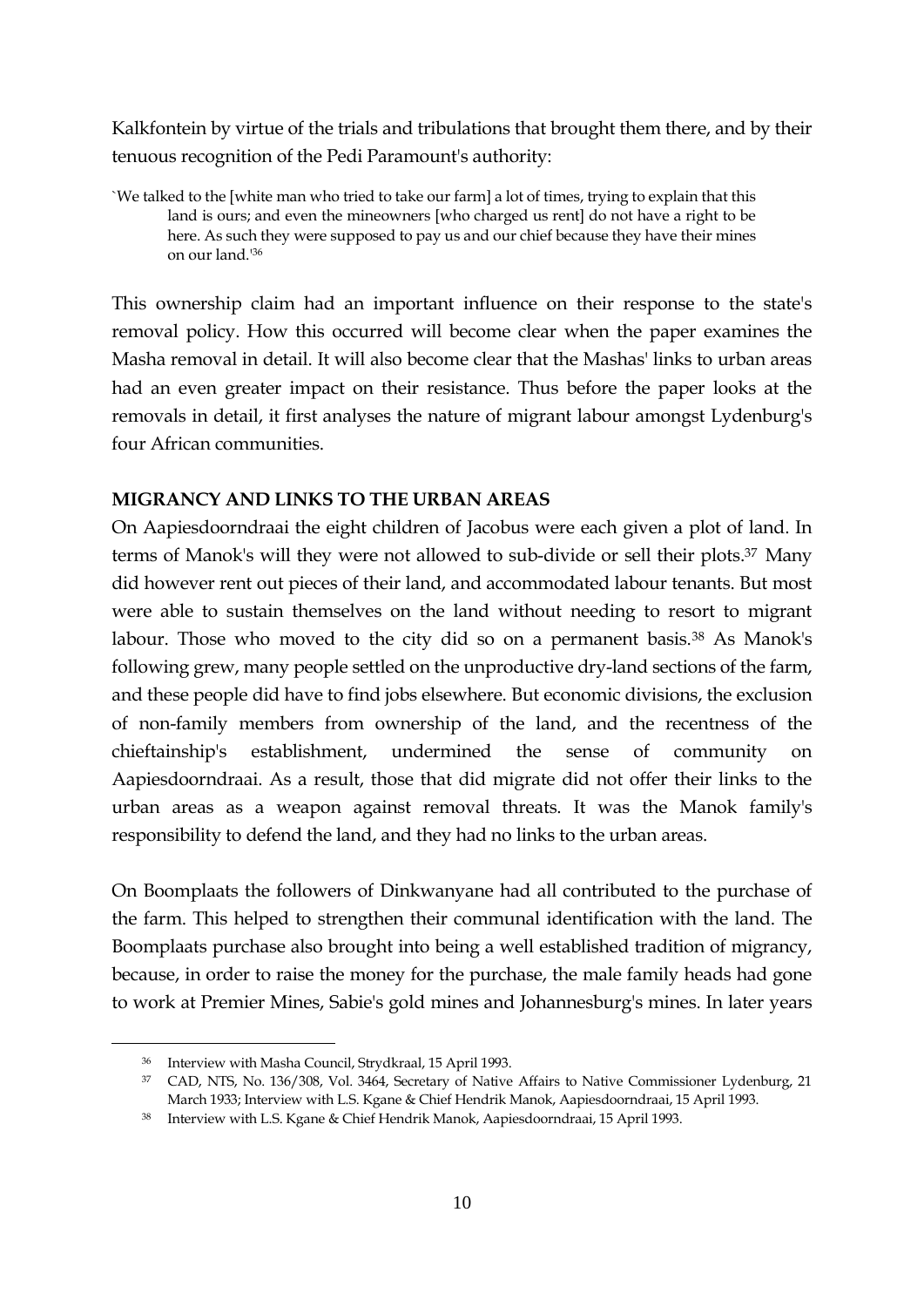male, and sometimes female, family members went to Johannesburg, Pretoria or Witbank.<sup>39</sup> There they worked in mines and as domestics in order to earn bride-wealth, and to supplement their families' income. Access to water from the Boomplaats canal was not equal, which caused those families who could not irrigate their fields to seek additional income in the towns. Further, as the sizes of the families on Boomplaats increased, migrancy became more general.<sup>40</sup> The land on Boomplaats was often not sufficient to provide for larger families, which increased the need for wage earnings. In addition there was no need for all the males to stay at home, so it made sense for the older sons to go to work in town.<sup>41</sup>

On Kalkfontein migrancy was also well established. After graduating from initiation school, age regiments went to the urban areas to acquire bridewealth. This was already the practice in the nineteenth century when young men went to Kimberly. Cash was hard to come by on Kalkfontein because there were no towns in the vicinity of the farm that could provide markets for the crops produced. Thus the crops were consumed and bartered, while cash supplements were earned by the men in Johannesburg and Pretoria.<sup>42</sup> The Mashas built their own school and church and were able to acquire some education, which helped them to get jobs outside the mines: on the railways and in other secondary industry sectors. This pattern became established amongst both the Mashas and Boomplaats residents in the late 1930s, when jobs in the manufacturing sector became available for migrants.<sup>43</sup>

In contrast, the community on Mosterthoek did not establish well developed links with urban areas like Pretoria and Johannesburg. This occurred because of the quality of the agricultural land on Mosterthoek, and because of its proximity to Lydenburg. The farm's nearness to Lydenburg allowed Mosterthoek's residents, firstly, to seek short-term jobs there, and secondly, to sell their fairly abundant produce for cash.<sup>44</sup>

<sup>39</sup> Interview with Stefaans Moela, Mashishing, 14 April 1993; Mrs Mthembu, Jane Furse, 24 January 1992; Monica Letsoane, Mashishing 11 April 1992; Samuel Modipa, Mashishing, 11 April 1992; Mrs Moleke, Mashishing 12 April 1992; Betty Mnisi, Marulaneng, 6 June 1992.

<sup>40</sup> Interview with Samuel Modipa, Mashishing, 11 April 1992.

<sup>41</sup> See D. James, `Land Shortage and Inheritance in a Lebowa Village', in *Social Dynamics* Vol. 14 No. 2, 1988; D. James, `A Question of Ethnicity: Ndzunza Ndebele in a Lebowa village', in *JSAS*, Vol. 16, No. 1, 1990, p. 37; Interview with Betty Mnisi, Marulaneng, 6 June 1992; Interview with Mrs Moleke, Mashishing, 12 April 1992; Interview with Stefaans Moela, Mashishing, 14 April 1993.

<sup>42</sup> Interview with Masha Chief's Council, Strydkraal, 15 April 1993.

<sup>43</sup> Interview with Masha Chief's Council, Strydkraal, 15 April 1993; See also P. Delius, `Sebatakgomo; Migrant Organisation, The ANC and the Sekhukhuneland Revolt', in *JSAS*, Vol. 15, No. 4, October 1989, p. 593.

<sup>44</sup> Interview with Abraham Motau, Jane Furse, December, 1990.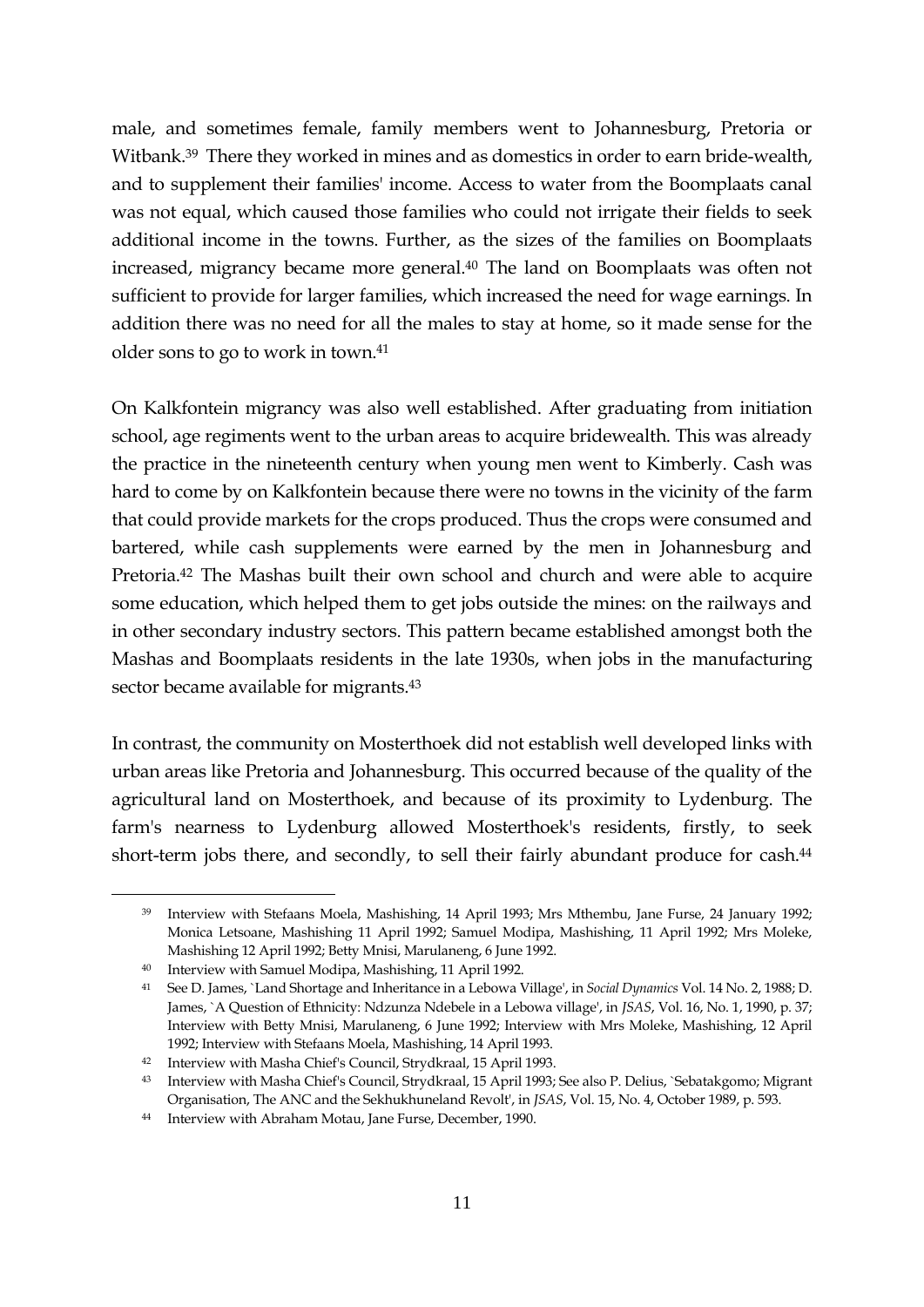Both these factors limited the need to seek jobs in Johannesburg and Pretoria.

The different links to particular urban areas played a crucial role in determining the very different response to the state of the Kalkfontein and Mosterthoek communities. The paper will demonstrate this by examining their reactions to the first removals, which, in the 1940s, were aimed at rent-tenants in white areas. But before we look at the consequences, we must first briefly examine the content of the state's policy.

### **REMOVAL POLICIES**

Chapter Four of the 1936 Land Act committed the state to abolishing rent-tenancy in white areas. This aspect of the Chapter was not implemented because the NAD first wanted to acquire new land that would be added to `black areas' and would then be able to accommodate rent-tenants expelled from `white areas'. However, while the NAD continued with its land consolidations in the 1940s, most companies who owned land occupied by rent-tenants sold it to white farmers, thus avoiding the responsibility of removing long-standing clients.<sup>45</sup> This strategy was facilitated by the strong demand for land amongst white farmers, which was caused by the expansion of the white rural population during a time when agriculture was increasingly becoming a profitable enterprise. These processes fed into a pre-existing racist antagonism against `independent Africans' in `white areas', and caused white farmers to become more vociferous in their demands for `black spot' removals.<sup>46</sup>

## **RESISTANCE AND POLITICAL MOVEMENTS**

## **Kalkfontein and Mosterthoek**

1

The earlier experiences of the Kalkfontein community shows that their existence had been threatened for some time by white economic advance and demand for land. In 1925 Kalkfontein was bought by a platinum mining company who charged rent for residence and cattle.<sup>47</sup> Before the company's purchase the farm was owned by an individual named Van der Merwe. The arrangement with him was also rent-tenancy, but in 1920, at the end of an agricultural boom in Lydenburg, he decided that the residents would have to become labour tenants. The community on Kalkfontein resisted this change, and they were led by their chieftainess Magosebo, a daughter of

<sup>45</sup> CAD, NTS, No. 1209/308, Vol. 3636, NAD Memo, c1946.

<sup>46</sup> See S. Schirmer, `Racism and White Farmers: The Initiation of Racial Land Divisions at the Local Level', in *Africa Perspective*, Vol. 2, No. 1, 1993, p. 40.

<sup>47</sup> CAD, NTS, No. 444/323, Vol. 7120, Lydenburg Platinum Areas Ltd. to Sub-Native Commissioner Sekhukhuneland, 24 November 1926: `£1.10.0 per person per anum including wife or wives, and a grazing fee of £3 per anum for large stock and six pence for small stock.'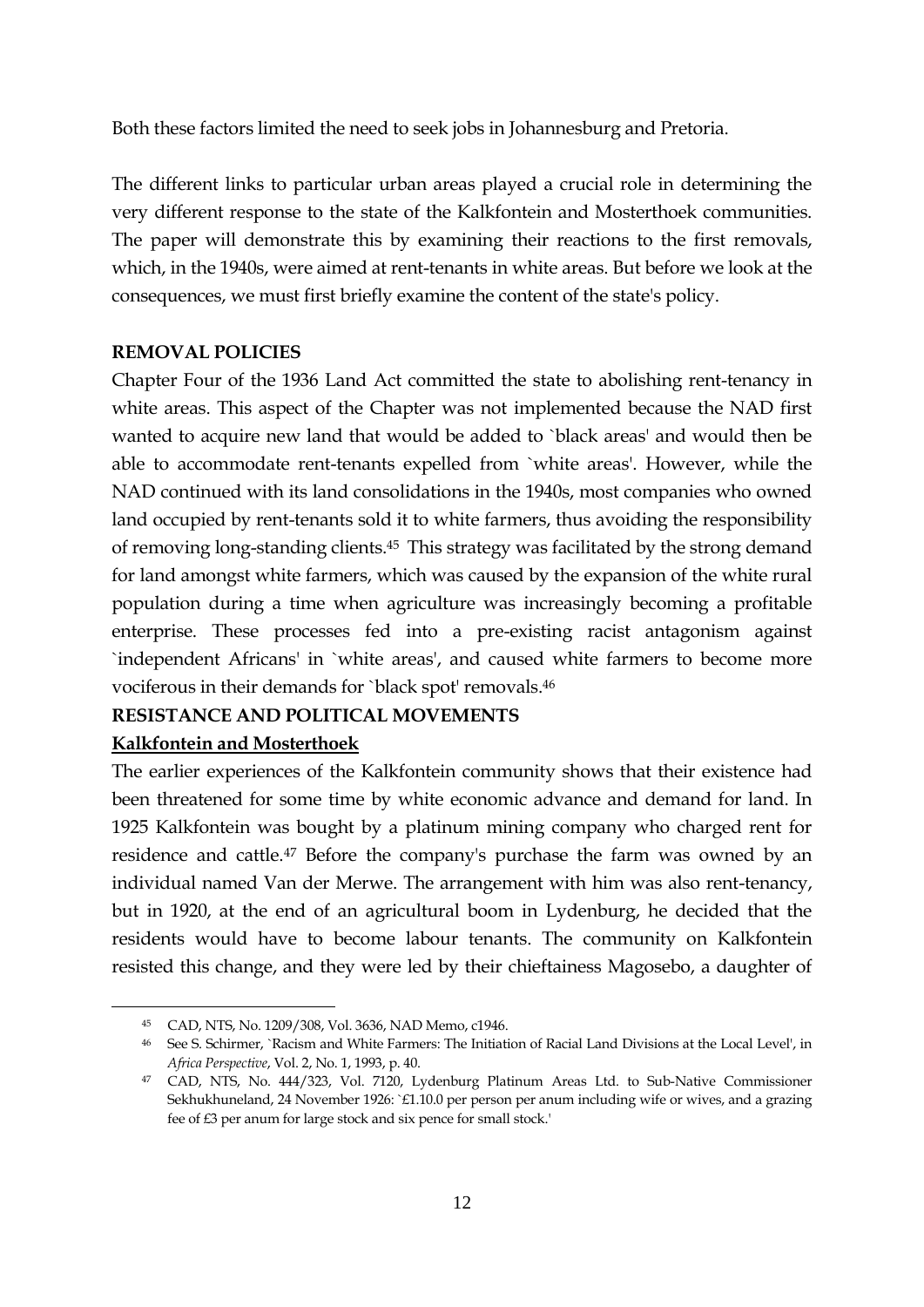chief Sekhukhune II. Van der Merwe responded by evicting many of the residents, including the chieftainess and her son, Petrus Makopole Masha. After the company purchase and the return of rent-tenancy the two were allowed to return to Kalkfontein.

Despite these early difficulties, the Mashas kept their land longer than the other remaining rent-tenants in Lydenburg: the community on Mosterthoek. Mosterthoek was sold in 1944, by the Central South African Lands and Mines Company, to a white farmer called Steenkamp.<sup>48</sup> The residents of the farm tried to counter this impending process by offering to buy the farm themselves. In this quest they were assisted by the recently elected Native Representative, Hyman Basner. The state, however, rejected the African purchase offer because the farm was not situated in a `released area'.<sup>49</sup> There was no further overt resistance to the new farmer once Basner's pleas had fallen on deaf ears. Michael Monate remembered that people felt that the white farmer took away their lands because he was jealous of their productivity, but they accepted this fatalistically and moved away to Boomplaats, where they settled on smaller, rocky fields.<sup>50</sup> In this way they mitigated the harshness of the removal by retaining access to some land within the same vicinity, as well as links to the community under chief Micha Dinkwanyane.

Although the Mosterthoek community brought in Basner in 1944, they were unable to link up with urban political movements, because they mainly went no further afield in search of wages than Lydenburg town. In contrast, Kalkfontein was sold to a white farmer in the previous year, but there the community refused to accept the resulting situation, primarily because the Mashas established links to both the ICU and the ANC. The importance of these links will become apparent in the following examination of the Masha's resistance against removal.

At the end of 1943, the Lydenburg Platinum Areas Company sold Kalkfontein to a farmer called Martin Nieuwenhuize. Most of the African residents refused to accept the conditions imposed by the new owner, but their resistance was beginning to crumble when the `United ICU', a very small offshoot of the original ICU that had mobilised hundreds of thousands of farm workers in the 1920s, became involved and encouraged

<sup>48</sup> Interview with Maria Mkhonto, Jane Furse, 9 December 1990; Interview with Emily Mkhonto, Jane Furse, 8 February 1991.

<sup>49</sup> CAD, NTS, No. 282/323, Vol. 7107, Senator Basner to Secretary of Native Affairs, 2 September 1944.

<sup>50</sup> Interview with Michael Monate and Jeremia Moleke, Mashishing, 10 April 1992.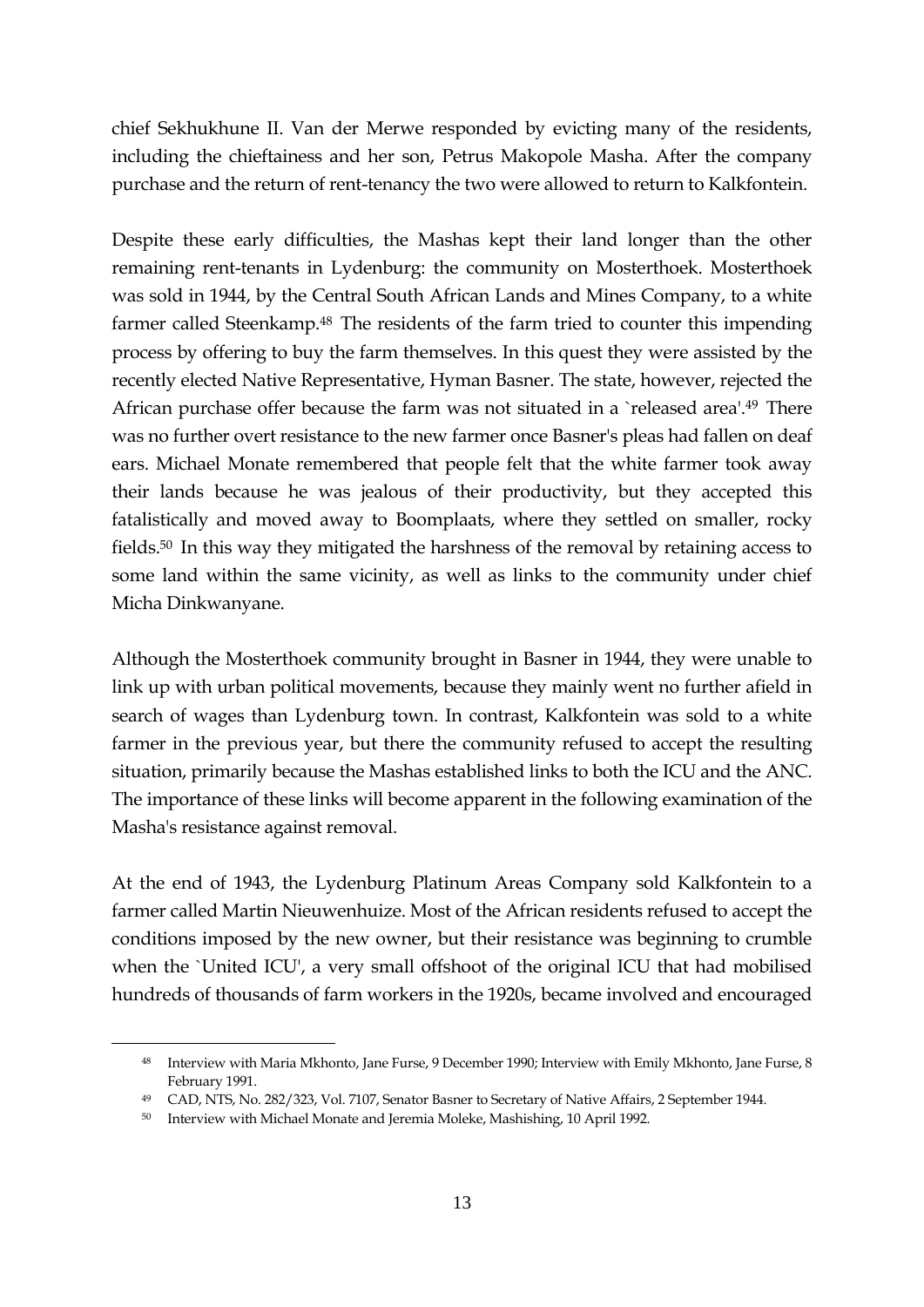the Masha's to resist.<sup>51</sup> The United ICU, under the leadership of Robert Malatji, was situated in Pretoria's Marabastad and Gawie Masha, a migrant from Kalkfontein who worked in Pretoria, used his membership in the ICU to lead the resistance on Kalkfontein. He had been given his trek-pass by Nieuwenhuize because he refused to agree to the new labour tenant contracts that Nieuwenhuize tried to impose. Masha then went to Pretoria to ask the ICU for advice and returned to Kalkfontein with the message that: `Mr Nieuwenhuize can do nothing. You go on ploughing'.<sup>52</sup> He collected ICU membership fees and told people at a meeting: `This money I am collecting is to protect you'.<sup>53</sup> The involvement of the ICU gave the Masha's renewed hope. Some people had already accepted labour tenant contracts while others had left the farm, but when Gawie Masha returned from Pretoria with the assurance of ICU support most of the people on Kalkfontein rallied behind him.

One of the most important aspect of the ICU's involvement was that it acted as an alternative broker to the existing Chief. This was particularly important in a context where chiefs were increasingly becoming state officials and were no longer prepared to represent the interests of their followers if these clashed with the state. The first ICU members, including Gawie and his father Piet Nyoko, established themselves as an alternative leadership. They held weekly meetings and formed a committee from which the Chief was completely excluded.<sup>54</sup> This did not mean that people rejected the institution of chieftainship, but the new emerging concepts of leadership placed a greater emphasis on accountability and less on the genealogical basis of chieftainship.<sup>55</sup>

Chief Petrus Masha, who with his mother had opposed the previous abolishment of rent-tenancy, was opposed to the ICU and the decision to resist. He gave the Native Commissioner details about the meetings and he asked the state to remove Gawie Masha in January of 1944. He actually accompanied Martin Nieuwenhuize to the NAD offices to call for the expulsion of the Kalkfontein residents. At that meeting

<sup>51</sup> H. Bradford, *A Taste of Freedom* (New Haven, Yale Univ. Press, 1987), p. 254.

<sup>52</sup> CAD, NTS, No. 444/323, Vol. 7120, Declaration by Petrus Masha, 12 January 1944.

<sup>53</sup> *Ibid*.

<sup>54</sup> CAD, NTS, No. 444/323 Vol. 7120, Nieuwenhuize to Frikkie Maré, 30 May 1944; CAD, NTS, No. 444/323, Vol. 7120, Native Commissioner Sekhukhuneland to Chief Native Commissioner (Northern Areas), 9 February 1948.

<sup>55</sup> P. Delius, `The Tortoise and the Spear: Popular Political Culture and Violence in the Sekhukhuneland Revolt of 1958', Unpublished Paper, 1994: `Both ANC members and commoners laid great stress on the ideal that *kgoshi ke kgoshi ka batho* [the chief is chief by the people] as a counterpoint to the increasingly authoritarian and co-opted realities of chiefly rule.'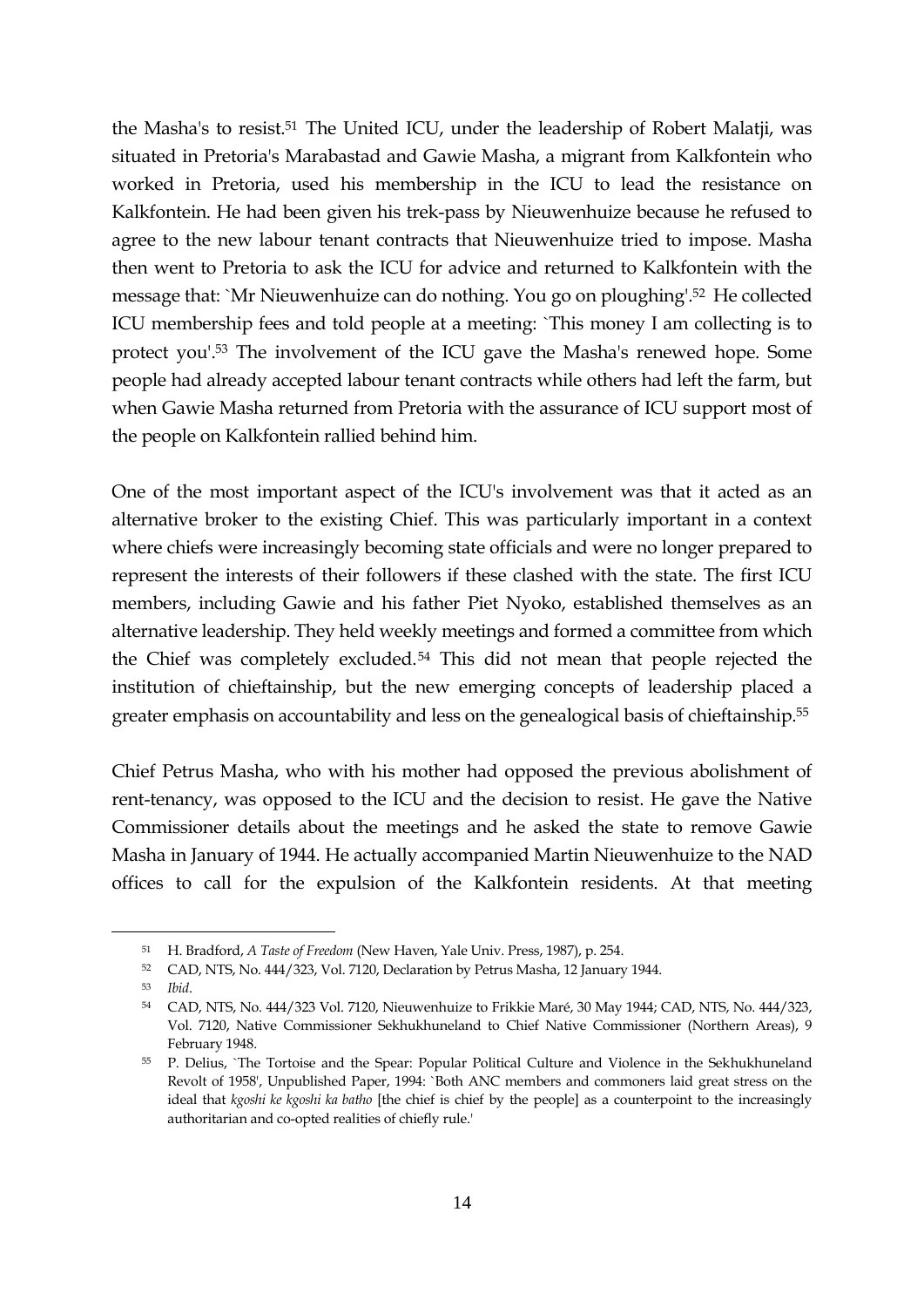Nieuwenhuize claimed that he had `lost control' of his property because the people there `plough and sow as they please'.<sup>56</sup> He blamed this state of affairs on Gawie Masha and the ICU's promise that they would protect the people from Nieuwenhuize. In response to these complaints the NAD sent a constable, who encountered defiance and rejection of Nieuwenhuize's ownership. Most of the leaders at Kalkfontein failed to respond to the summons from the constable. The one person who did, refused to divulge any information and asked indignantly:

`What do you want me for? This is a secret affair and has nothing to do with Mr Nieuwenhuize. This farm belongs to the Company and Nieuwenhuize has nothing to do with it.'<sup>57</sup>

The state then took the initiative and prosecuted some of the residents for breach of contract. Hyman Basner again assisted the company farm residents of Lydenburg by hiring a Mr Boshoff to represent the accused. The prosecutions were however successful, especially after Basner's representative proved to be less than sympathetic and refused to defend people who had `obviously been incited by some or other sinister movement'.<sup>58</sup> This outcome did not dampen the Masha's determination to resist. The convicted residents ignored the court and went back to Kalkfontein while Basner once again tried to negotiate with the NAD. This time Basner asked the NAD to buy another farm as compensation, and the Native Commissioner of Sekhukhuneland supported this proposal. But the Department of Lands refused to sell the proposed farms because the local farmers association objected. As a result the proposal was shelved.

The determined resistance of the Mashas continued to have an important impact on the situation. By the end of 1944 Nieuwenhuize was becoming less resolute. He feared that if he tried to force the Africans off Kalkfontein with a court order `they will retaliate by inflicting injury to his other properties and livestock'.<sup>59</sup> This trepidation gave the Kalkfontein residents a reprieve until February 1946, when a new contender appeared on the scene. Martin Nieuwenhuize had promised Kalkfontein to his son-in-law, L.J.L. Malan. The latter now returned from active service in Syria determined to claim his inheritance. He backed up his calls for action with details of numerous `disturbing' developments in the area since 1944. The first was an attack carried out by the Kalkfonteiners against two white tenant or *bywoner* families who farmed on a neighbouring segment of Kalkfontein. The *bywoner* families left the farm and the

<sup>56</sup> CAD, NTS, No. 444/323 Vol. 7120, Declaration made by Martin Nieuwenhuize, 12 January 1944.

<sup>57</sup> CAD, NTS, No. 444/323, Vol. 7120, Statement made by Geelbooi Matidi, 15 January 1944.

<sup>58</sup> CAD, NTS, No. 444/323, Vol. 7120, Mr Nieuwenhuize to Frikkie Maré, 30 May 1944.

<sup>59</sup> CAD, NTS, No. 444/323 Vol. 7120, NAD Memo: The Controller of Native Settlements, c1944.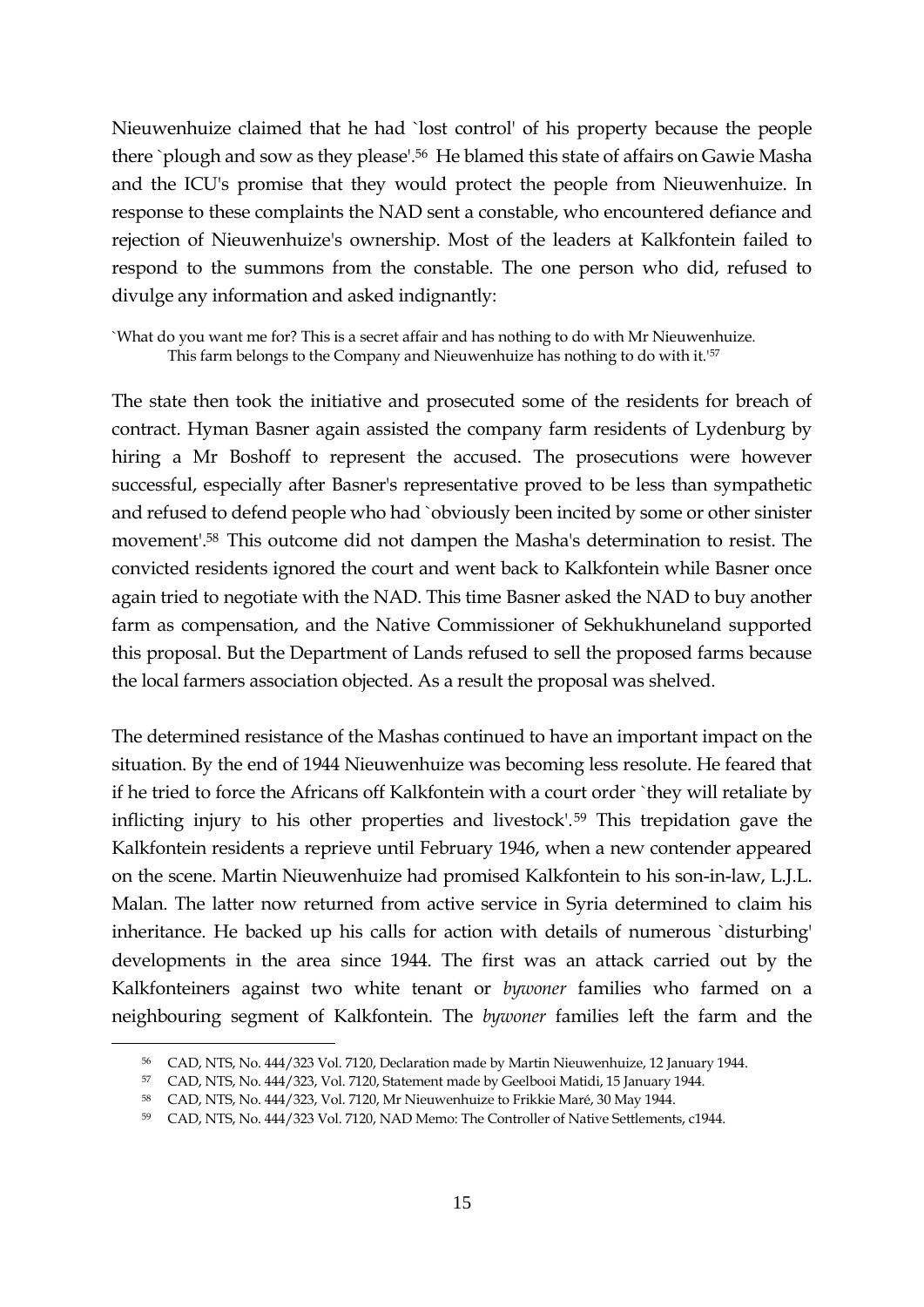Africans took over the land. The other development was the movement of numerous labour tenant families to Kalkfontein, which infuriated farmers whose labour supply diminished as a result.

The arrival of Malan and the growing anger of the white farming community helped Nieuwenhuize to overcome his earlier fear. He obtained an ejectment order against the Kalkfontein residents. The Deputy Sheriff however experienced severe problems when he tried to issue the court order to the eighty seven families affected:

`When he arrived with the interpreter he found some fifty natives congregated. He tried to explain the writ and was shouted down. He called out the names of those on the list but, with the exception of one, they refused to respond. The one who did respond refused to accept the copy of the court order and adopted a very truculent attitude, as did all those present.'<sup>60</sup>

Nieuwenhuize's courage was exhausted. He refused to help the Sheriff because he heard that the `Kalkfontein natives say that if the police come to take them off the farm their blood will be spilt, but Nieuwenhuize's body will also be found there'.<sup>61</sup>

After further delays lasting a full year the police and the NAD finally moved onto the farm, backed by a substantial number of armed men. Starting on the 18 August 1947, and for the duration of three days, fifty four families were moved from Kalkfontein to the nearby trust farm Steelpoortdrift. The Africans offered no resistance to this substantial show of force, but Shulamoth Muller, S. Rappaport and Ruth First, all from the Communist Party, watched the proceedings to ensure that no irregularities took place.

By the 9th of February 1948 most of the people from Kalkfontein had left the smaller and very unproductive Steelpoortdrift and re-occupied `their land'. A notable exception was Chief Petrus Masha, who decided to obey the NAD and remained on Steelpoortdrift. Labour tenants from white farms also continued to move to Kalkfontein, while members of the Kalkfontein `committee' sought to expand the area of cultivation available to them by prohibiting neighbouring Indian tenants from ploughing. White farmers were becoming increasingly dissatisfied with this situation

<sup>60</sup> CAD, NTS, No. 444/323, Vol. 7120, Commissioner (SAP) Nelspruit to Secretary of Native Affairs, 24 August 1946.

<sup>61</sup> CAD, NTS, No. 444/323, Vol. 7120, Deputy Commissioner (SAP) Transvaal Division to Commissioner (SAP) Nelspruit, 5 September 1946.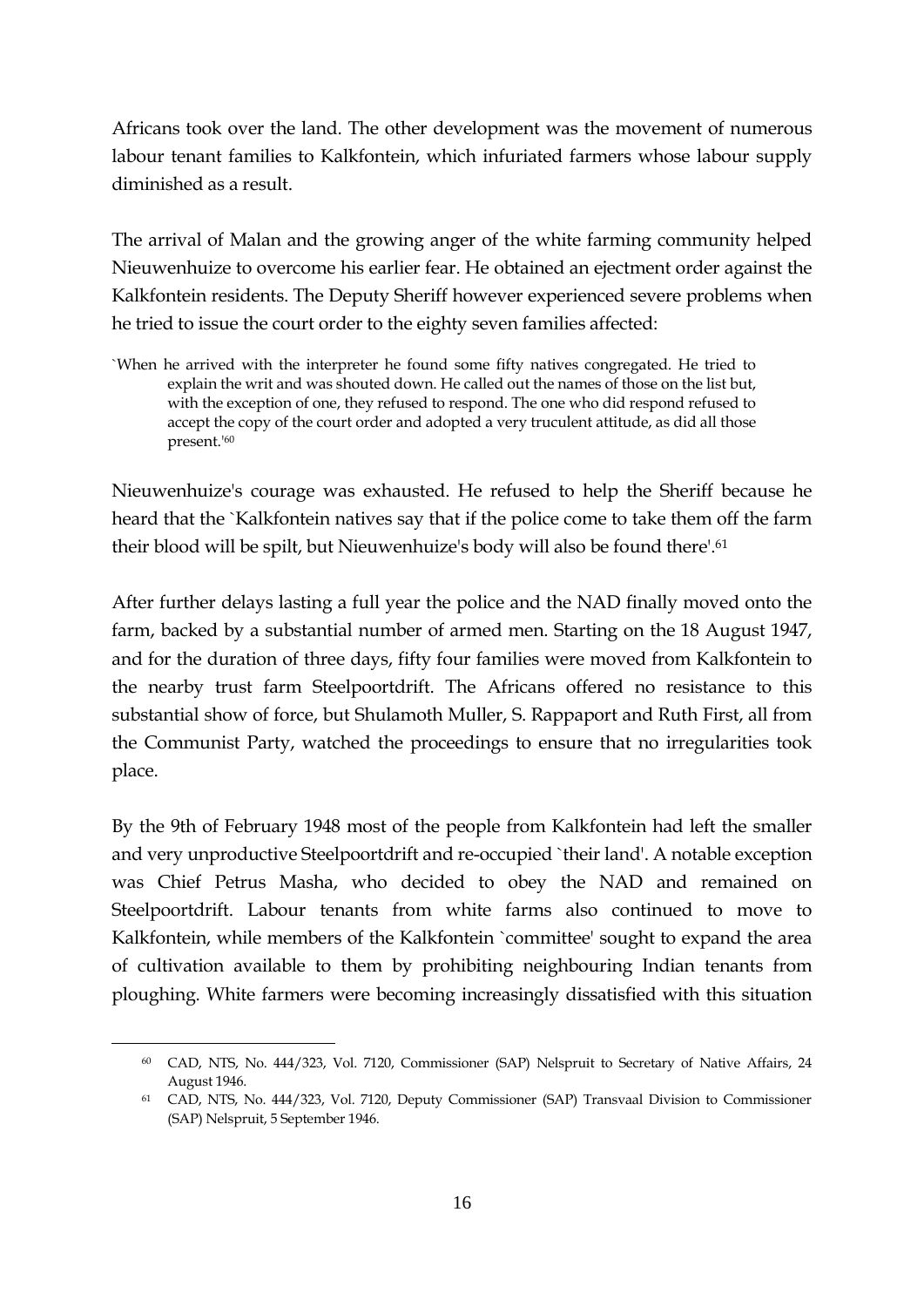and they threatened to form a `commando' and attack the farm. The Pedi paramount Morwamotse Sekhukhune tried to intervene by offering the Kalkfonteiners land in the Nebo area. On the 19th October Morwamotse accompanied by the Native Commissioner, Chief Frank Maserumule, Chief Kgolokoe and James Mabowe Sekhukhune addressed the people on Kalkfontein. All the speakers advised the people to leave Kalkfontein peacefully. These exhortations had no effect.<sup>62</sup>

The ANC then intervened in an attempt to `obtain a peaceful settlement'. The ANC's solution was to look, with the assistance of the NAD, `for a suitable property in the released area' as an alternative for Kalkfontein. The representatives of the Kalkfontein community agreed to this compromise and they eventually decided on the farm De Hoop. But farmers, some of whom were still considering a raid on Kalkfontein, refused to permit the purchase of this farm because it fell outside the area demarcated for black occupation. The NAD then offered two other impoverished farms, which were later also rejected by other `black spot' communities, and thus the compromise solution broke down.<sup>63</sup>

After this solution failed the NAD labelled the Kalkfontein community as `unreasonable'. The Kalkfonteiners, it was decided, had therefore forfeited their rights to compensatory land, and they could now be placed on any available `trust land'. On the 27th of June 1949 the second removal was undertaken with the assistance of sixty armed policemen. This time the removal lasted four days and 150 families were settled in tents on the Sekhukhuneland farm Geen Einde. Although the residents had held a meeting and decided to resist, they were overwhelmed by the size of the police force. They did not offer any opposition. People were given the opportunity to return and gather their crops and cattle, but most cattle and many bags of grain were lost. The Mashas, with the assistance of the ICU, tried to find ways to return to Kalkfontein, but the police patrolled the area on a daily basis. Those who returned were arrested and charged with trespassing. Even a Supreme Court decision stating that the removal was illegal failed to reverse the process. The NAD refused to yield. They claimed that when they were made aware of the court's decision, the removal was already a *fait accompli*.

<sup>62</sup> CAD, NTS, No. 444/323, Vol. 7120, Native Commissioner Sekhukhuneland to Chief Native Commissioner (Northern Areas), 19 October 1948.

<sup>63</sup> CAD, NTS, No. 444/323, Vol. 7120, ANC Transvaal Branch to Secretary of Native Affairs, 11 November 1948; Secretary of Native Affairs Memo, 4 February 1949; Deputy Commissioner to Commissioner, South African Police, 14 March 1949; Native Commissioner Sekhukhuneland to Chief Native Commissioner (Northern Areas), 6 April 1949.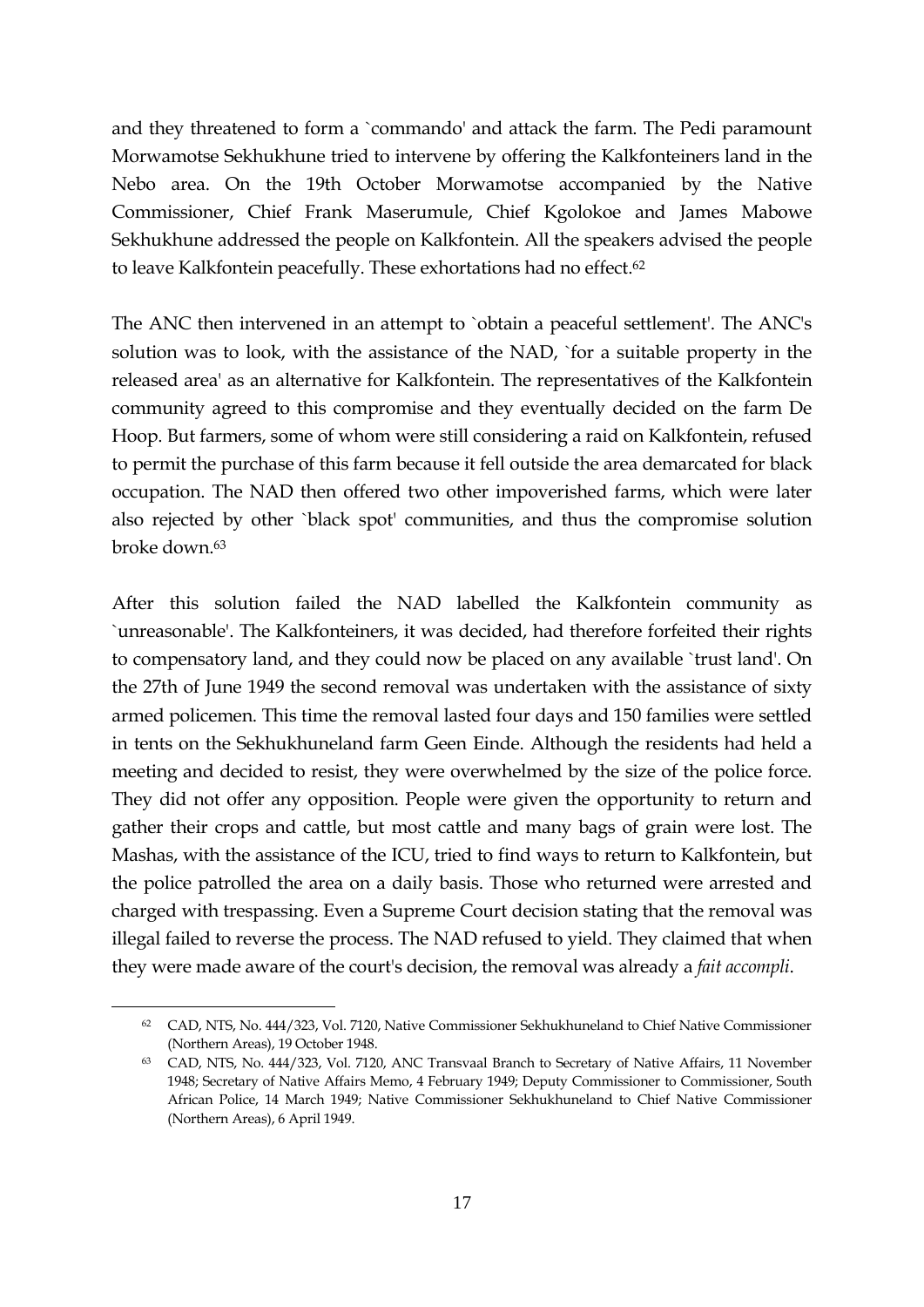In 1943, a year after the first people had joined the ICU, many of the Mashas working in Pretoria and Johannesburg had joined the ANC while still retaining ICU membership.<sup>64</sup> The reasons for this dual membership were described by members of the present Chief's Council:

`What we wanted was to build a concrete defence which would protect us from both sides. When one was weakened the ANC would come on strong. [They agreed enthusiastically that] by having both cards it helped us to be stronger because the ANC would be negotiating and ICU using lawyers. When you have problems you do whatever you think will help.'<sup>65</sup>

Clearly they regarded membership of these political movements as a resource to be used in their local struggle for land. There is no indication that the Masha ANC/ICU members absorbed the ideology of these movements in the way that a few migrants from Sekhukhuneland were conscientised by the Communist Party in the 1940s and early 50s. The Masha's membership had more in common with other Sekhukhuneland residents who joined ANC linked organisations in the late 1950s. Most of these rural residents `remained doubtful about the ANC' and concentrated on dealing with local problems.<sup>66</sup>

The ANC and ICU were very different in the 1940s. During that decade Israel Moroe, the chair of many ICU meetings in Marabastad during the 1930s, first left politics and then joined the ANC. Consequently the already declining support for the ICU in Pretoria vanished altogether.<sup>67</sup> But a small group under Robert Malatji maintained the ICU in Marabastad, inspired by the tradition of anti-communism that had been a prominent part of many ICU platforms since 1927.<sup>68</sup> Linked to this was an attempt to represent the ICU to the state as a `reasonable' organisation that should be encouraged as a way to divert Africans from radicalism.<sup>69</sup> The ANC, on the other hand, was gradually becoming the representative of `radical' Africans. The extent and nature of their radicalism was constantly debated, but their growing commitment to mass action, demands for the franchise, desire to represent all African grievances, and their alliance

<sup>64</sup> Interview with Masha Chief's Council, Strydkraal, 15 April 1993.

<sup>65</sup> Interview with Masha Council, Strydkraal, 15 April 1993; The intervention was made by Philip Mbiba.

<sup>66</sup> P. Delius, `Sebatakgomo', p. 613.

<sup>67</sup> N. Mokgatle, *The Autobiography of an Unknown South African* (Berkeley, Univ. of California Press, 1971), p. 222.

<sup>68</sup> See Bradford, *A Taste of Freedom*, pp. 128, 254-255; E. Roux, *Time Longer than Rope: A History of the Black Man's Struggle for Freedom in South Africa* (London, Victor Gollancz, 1948), pp. 167-168.

<sup>69</sup> CAD, NTS, No. 444/323, Vol. 7120, Stephen Mabula to Secretary of Native Affairs, 26 July 1949.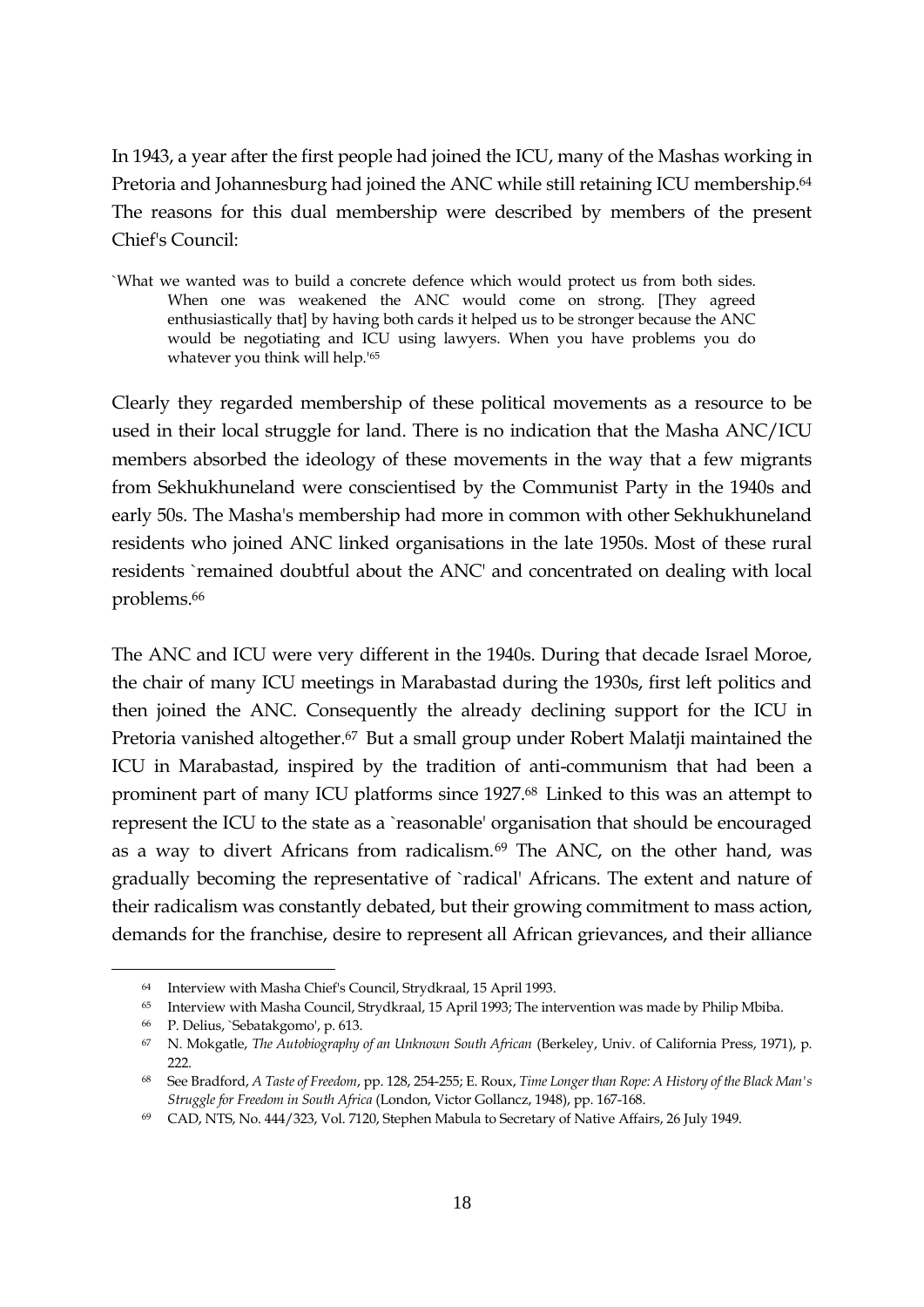with the Communist Party made their political position incompatible with the tactics favoured by the ICU.<sup>70</sup> Both organisations did, however, stress the importance of allowing Africans to have a say in their own affairs, and it is likely that this message resonated with, and was adopted by, people who were dissatisfied with chiefs who ignored their follower's concerns. This explains why the ICU members at Kalkfontein circumvented their chief so readily, and connects the Masha's ideas to those expressed at Boomplaats, by ANC members who also opposed their chief.

#### **Boomplaats**

1

Links to Sekhukhuneland, in terms of a Pedi identity, enabled the Mashas to claim Kalkfontein as `their land', but links to the paramountcy proved to be a hinderance rather than a help. Kalkfontein residents claimed that Morwamotse supported the removal because the Mashas were able to avoid his control while they stayed at Kalkfontein. The Dinkwanyane community, whose fight against removal began in 1949, was, on the other hand, able to draw strength from links to the paramountcy, because massive transformations occurred in Sekhukhuneland during the 1950s.

The shortage of land in Sekhukhuneland had become more acute in the 1950s. In 1952 the Native Commissioner estimated that about 10,000 families could make a `reasonable' (although not secure) living in the area. This was based on the estimation that each family would require five morgen of land. The problem was that the implementation of such a scenario would require the displacement of 5000 families, or 25,000 people. Whereas hardly any extra land had been available in 1930, in 1952 people exceeded, by one-third of their number, the amount of land that should have been used per family.<sup>71</sup>

The concern about land within this regional situation was eloquently expressed by Chief Frank Maserumule, who was the only African from Sekhukhuneland consulted by the Tomlinson commission of 1952. Chief Maserumule told the commission:

`It would have been better if from the start we would have been given more land. Now things are wrong. You gave one tribe which is a thousand people a small place to live on, and

<sup>70</sup> Delius, `Migrants Organisation', p. 148; showed that the Communist Party played an important role in radicalizing the ANC. Within the Lydenburg-Sekhukhuneland region specifically, the communist party migrants from Sekhukhuneland began to shift the ANC away from a rural policy based on consultation with chiefs, to a more popularly based policy.

<sup>71</sup> CAD, NK, No. 2, Vol. 65, Native Commissioner's Evidence on Sekhukhuneland submitted to Tomlinson Commission, c1952.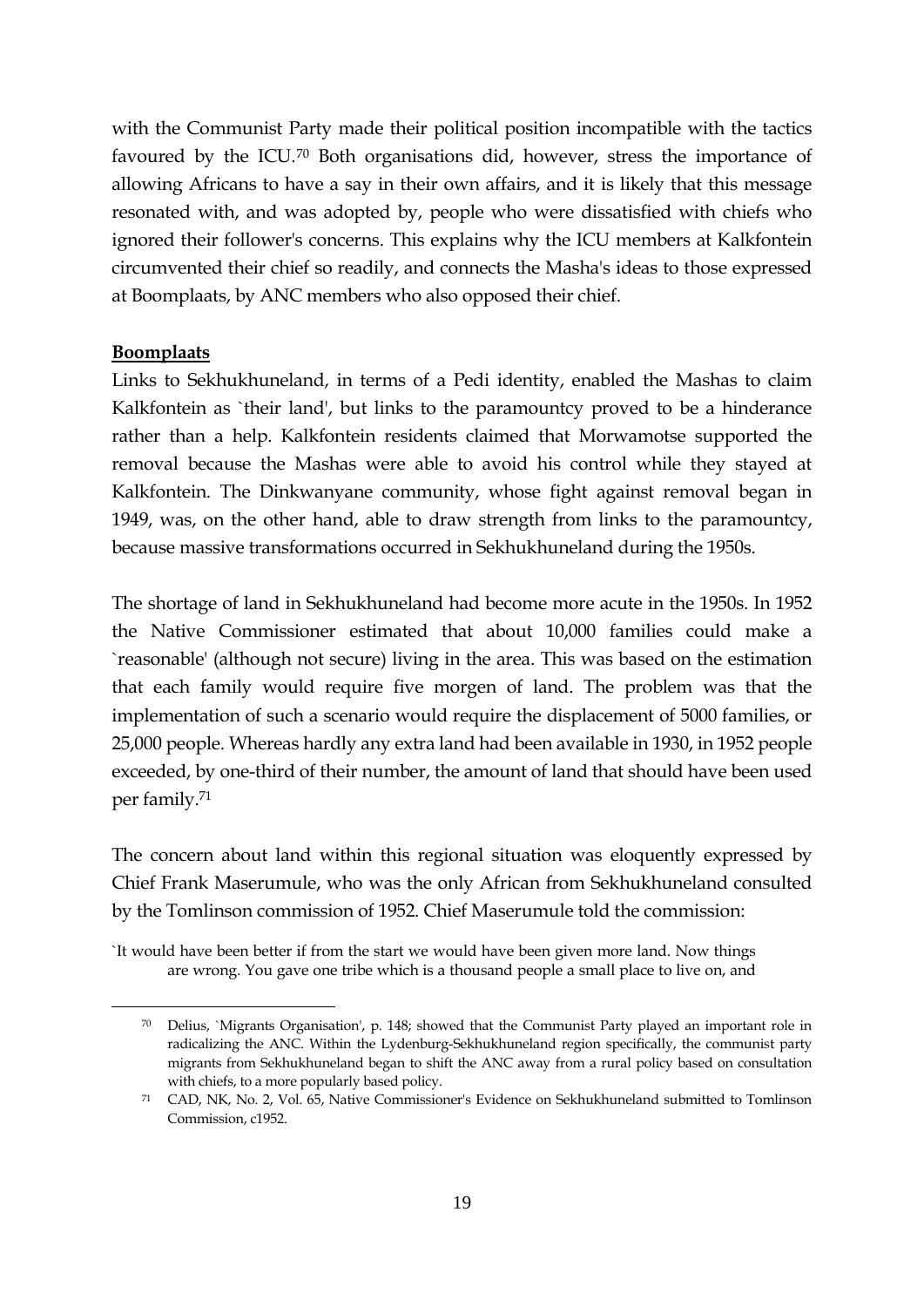how would a thousand people live in that small place? ... The Trust has taken the farms [outside our location]. If our people were given those farms which are now occupied by the Trust, it would be much better because they are next door to us. Now those farms are occupied by people who come from far.'<sup>72</sup>

Thus the residents of Sekhukhuneland could identify with the kind of lifestyle, based on a migrant labour income supplemented by `independent' access to agricultural crops, that many of the Lydenburg communities tried to defend. Due to the establishment of betterment policies, the state interfered with a new intensity in the lives of `reserve' residents, many of whom began, as a matter of principle, to oppose state encroachments in any rural area. These Sekhukhuneland residents expressed support for the struggle against removals in Lydenburg. In the early 1950s they began to regard the removal of `black spots' as an attack against the `remaining economic props of their rural world'.<sup>73</sup>

A growing militancy emerged in Sekhukhuneland at this time, and its focus became the 1951 Bantu Authorities Act. When the state asked Morwamotse to agree to this Act in 1953 many people in Sekhukhuneland saw this as an attempt to undermine their independence and the dignity of the chief.<sup>74</sup> Their opposition was led by migrants who had become ANC and Communist Party members in the towns. These migrants returned to Sekhukhuneland and forced Morwamotse to accept a new Chief's Council, dominated by ANC members. The migrants, who were part of a political movement known as Sebatakgomo, promoted the idea that chiefs should represent the wishes of their followers, and should not collaborate with outside authorities such as the South African state. Morwamotse changed after the new Sebatakgomo dominated Chief's Council came to power. He rejected Bantu Authorities, and refused to help the state with their removal of Boomplaats.<sup>75</sup> Thus, when the time came for the Boomplaats community to resist removal, their struggle was already part of a wider conflict in which defining the role of chiefs was crucial.

The perception that the conflict on Boomplaats was linked to Sekhukhuneland was enhanced by close ties between the chiefly families, which were reinforced when

<sup>72</sup> CAD, K, No. 20, Vol. 54, Evidence given to the Tomlinson Commission by Chief Maserumule, c1952, p. 840.

<sup>73</sup> Delius, `Sebatakgomo', p. 612.

<sup>74</sup> Delius, `The Tortoise and the Spear', p. 10.

<sup>75</sup> See Delius, `Sebatakgomo' for details on these events; CAD, NTS, No. 2331/308, Vol. 3778, NAD to Native Commissioner Lydenburg, 13 March 1958.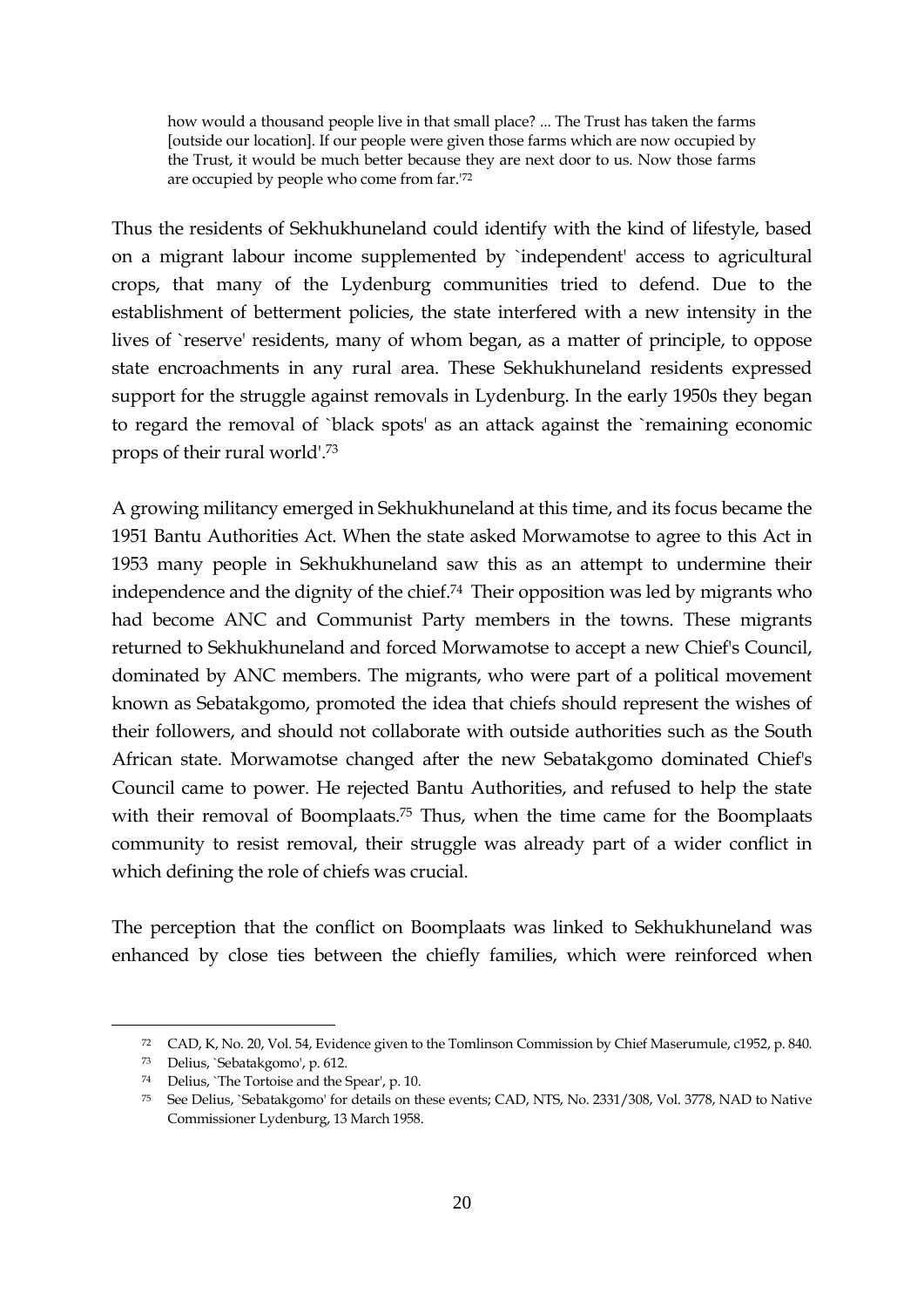Thorometsane, a sister of Morwamotse, married Micha Dinkwanyane's son.<sup>76</sup> When Thorometsane became chieftainess and decided to go along with the removal in 1955 it was deemed by many members of the community as unacceptable behaviour and tantamount to agreeing to Bantu Authorities. <sup>77</sup> In retrospect, her behaviour is contrasted with Micha and Morwamotse, who were regarded as good chiefs. Michael Mashupje remembers:

`[Boomplaats] was a peaceful place, there was no conflict. But because of marriage this woman [Thorometsane] destroyed all of that. Her brother is Sekhukhune. He disagreed with all this thing. He was taken away, banished to some area and when he came back he could not even talk.'<sup>78</sup>

Dinkwanyane (like Morwamotse who later refused Bantu Authorities because of the pressure exerted by Sebatakgomo) was not unambiguously opposed to co-operation with the state. He co-operated with the Native Commissioner in drawing up cards that registered new settlers on Boomplaats and he fought for recognition as a chief under the 1927 Native Administration Act, because non-recognition undermined his authority in the Lydenburg area.<sup>79</sup> It is thus not entirely clear where Micha would have placed his loyalties if he had been faced with the choices later faced by his daughter-in-law. When the NAD started its campaign to remove Boomplaats they were told that Micha was too old to adequately represents the interests of the residents. They had to negotiate instead with the Chief's Council. Micha's absences from these meetings might indicate that he was not unambiguously in favour of opposing the removal. However, this impression is contradicted by a letter he wrote in 1951, in which he spoke about the NAD's plan to clear Lydenburg of African farmers, and urged his followers to fight against this process.<sup>80</sup>

Two years earlier, on the 15th of February 1949, the Native Commissioner of Lydenburg, perhaps acting in terms of a more determined Apartheid initiative against `black spots', had informed the people on Boomplaats that they had to leave their farm and should choose an alternative farm in the `released area'.<sup>81</sup> Thomas Dinkwanyane, acting as spokesperson for the Chief's Council, explained that `we [intend to] remain on

<sup>76</sup> See Mönnig, *The Pedi*, p. 38.

<sup>77</sup> For similar developments in the lowveld, see Ritchken, `Leadership and Conflict', p. 297.

<sup>78</sup> Interview with Michael Mashupje, Mashishing, 2 February 1992.

<sup>79</sup> CAD, NTS, No. 274/323, Vol. 7109, Secretary of Native Affairs to Native Commissioner Lydenburg, 9 December 1933.

<sup>80</sup> Letter handed to author by Samuel Modipa, Micha Dinkwanyane to *Go* Bapedi Tribe, 14 December 1951.

<sup>81</sup> L. Platzky & C. Walker, *The Surplus People: Forced Removals in South Africa* (Johannesburg, Ravan, 1985), p. 115.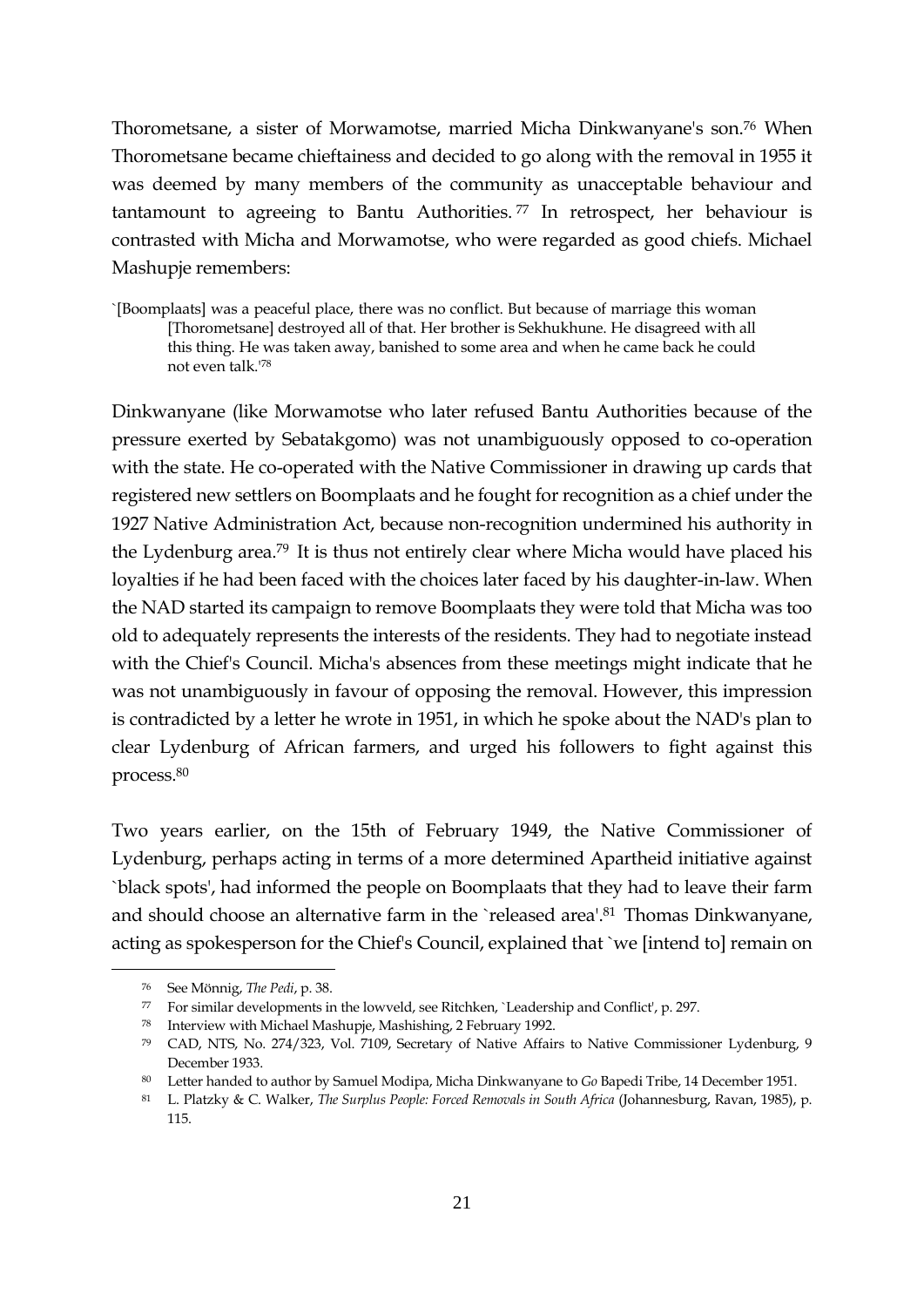the above-mentioned farm due to climatical and the heavy expenses entered into in improving the farm, i.e. making of the dams, planting trees etc.'<sup>82</sup> Thomas presented this resolution after the matter had been discussed with `the people of Boomplaats'.<sup>83</sup> Subsequent meetings between NAD officials and the Council usually involved a large number of men and women spectators who participated by loudly voicing their collective approval or disapproval. During that time there was no indication that anyone on the farm supported the proposed removal.

The situation changed after Micha Dinkwanyane's death in 1952, which was followed by the deaths, in quick succession, of his son and grandson and the accession of Thorometsane Victoria Dinkwanyane. She worked closely with her brother James Mabowe Sekhukhune, who strongly favoured cooperation and was a key figure in the NAD's attempt to incorporate the Pedi Paramount into Bantu Authority structures.<sup>84</sup> James' importance to the state allowed him to intervene on behalf of his sister. He obtained the state's permission to find an appropriate farm for the Boomplaats community, and in October 1955 he examined the available farms with Thorometsane's committee of Boomplaats residents who supported the decision to cooperate.<sup>85</sup> They chose the farm Sterkspruit, a choice that was at first opposed by the NAD's Chief Native Commissioner on the grounds that `Sterkspruit [is] too valuable to offer to Natives who don't care about farming'. <sup>86</sup> But the need to placate cooperative people like Thorometsane and James Mabowe led the NAD eventually to approve Sterkspruit as compensation for Boomplaats.<sup>87</sup>

The supporters of Thorometsane on Boomplaats were mostly wealthy land-owners who were probably persuaded by the fertility of Sterkspruit, and the compensation that the NAD promised to pay for any `improvements' that would be left behind on Boomplaats.<sup>88</sup> The rest of her supporters were established Boomplaats residents who

<sup>82</sup> CAD, NTS, Vol. 3778, No. 2331/308, Meeting Between Native Commissioner Lydenburg and Dinkwanyane Tribe, 15 February 1949.

<sup>83</sup> *Ibid*.

<sup>84</sup> CAD, NTS, No. 2331/308, Vol. 3778, Victoria Dinkwanyane to Nkwale Skosana, May 1956; Interview with Samuel Modipa, Mashishing, 11 April 1992.

<sup>85</sup> Interview by P. Delius with James Mabowe Sekhukhune, 12 October 1987; My thanks to Peter Delius for giving me access to this interview.

<sup>86</sup> CAD, NTS, No. 2331/308, Vol. 3778, Chief Native Commissioner (Northern Areas) to Secretary of Native Affairs, 6 November 1954.

<sup>87</sup> CAD, NTS, No. 2331/308, Vol. 3778, Chief Native Commissioner (Northern Areas) to Secretary of Native Affairs, 15 October 1955.

<sup>88</sup> Interview with Michael Monate and Jeremia Moleke, Mashishing, 10 April 1992; Letta Sekhukhune, Jane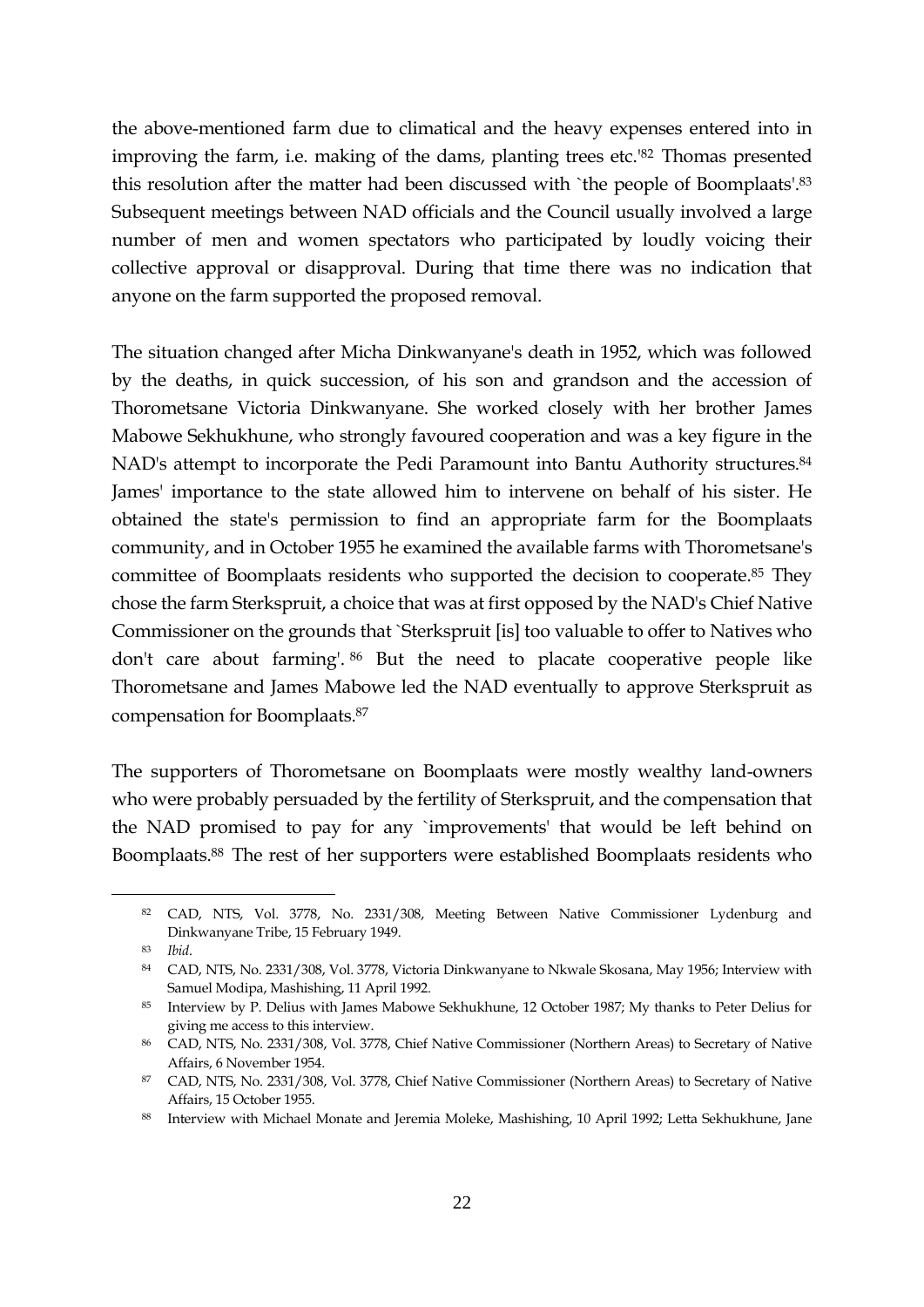were `close to the chieftainess'.<sup>89</sup> But a large group of people remained strongly opposed to the removal. The earlier consensus broke down, which gave the chieftainess an additional reason to support the removal. The split in the community undermined the chieftainess' authority, and made her more dependent on the NAD. Initially she probably decided to go along with the removal because the danger of resistance seemed too great and because the NAD offered her a car, residence in the new farm's abandoned house, and, eventually, a salary in terms of the Bantu Authorities Act. But once she made this decision she gradually lost control of most of her followers. She realised that on the new farm, with the NAD's help, her control over those who decided to move with her was assured.<sup>90</sup>

The ANC first became involved in the Boomplaats conflict in 1955 through a migrant by the name of Hezekiel Mpjane. He worked in Johannesburg, where he contacted Nelson Mandela and Oliver Tambo, who, in their capacity as lawyers, drew up a petition that Mpjane brought back to Boomplaats were it was signed by 137 protesting residents.<sup>91</sup> The petition was powerfully and eloquently phrased, and suggests that, despite the lack of a comprehensive ANC rural programme, Mandela and Tambo, at least, understood some of the issues that inspired rural people. The petition claimed that the removal was unacceptable, despite the offer of compensation, because `Boomplaats is our social, economic and religious home and no substitute and/or compensation can ever suffice'.<sup>92</sup>

In the 1950s a greater number of rural migrants joined the ANC in towns like Johannesburg.<sup>93</sup> Young migrants from Boomplaats participated in this trend, and they joined an ANC that had extended its radicalism since the 1940s.<sup>94</sup> With the growing dominance of communists and youth-league members within, and the newly elected National Party threatening to wipe out even moderate political opposition, the ANC became wholly committed to extensive mass action. This context, it can be argued, gave

-

Furse, 23 January 1992.

<sup>89</sup> Interview with Letta Sekhukhune, Jane Furse, 23 January 1992.

<sup>90</sup> Interview with Samuel Modipa, Mashishing, 11 April 1992; Mrs Moleke, Mashishing, 12 April 1992.

<sup>91</sup> Interview with Mrs Mnisi, Acornhoek, 18 November 1993; Mandela remembered his involvement with the Boomplaats petition during a discussion with K. Schirmer, c1993.

<sup>92</sup> CAD, NTS, No. 2331/308, Vol. 3778, Petition of Dinkwanyane-Bapedi Tribe, c1955.

<sup>93</sup> Delius, `Migrant Organisation', pp. 149-150; This happened especially after the Communist Party was banned in 1951 and its members accepted `the necessity of a close alliance with the ANC and the centrality of the national democratic struggle.'

<sup>94</sup> Interview with Michael Mashupje, Mashishing, 14 April 1993; Stefaans Moela, Mashishing, 14 April 1993. Interviews.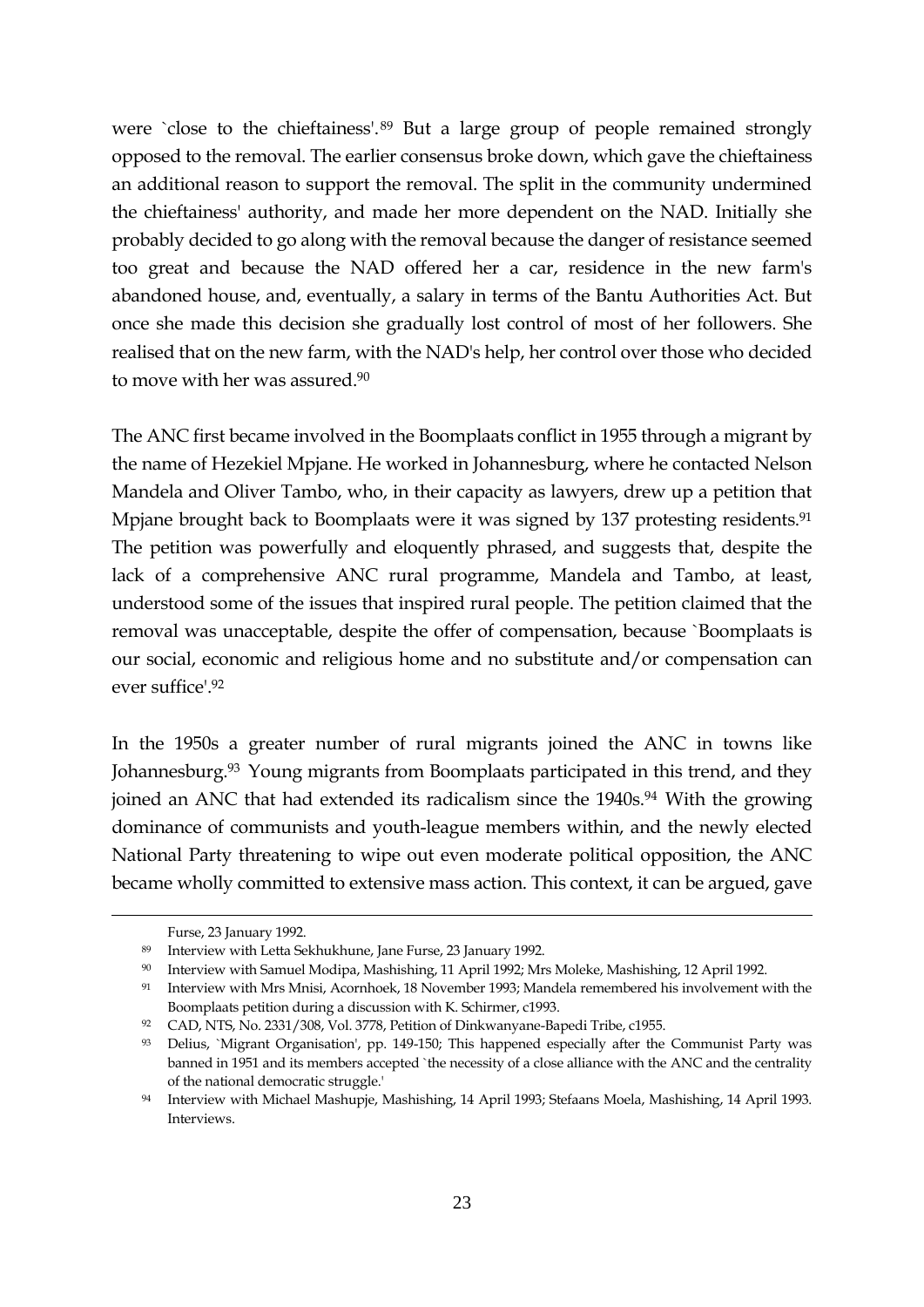ANC members hope of an approaching political victory and thus boosted the confidence of all those who believed in such a possibility.<sup>95</sup> In addition, youth league members' faith in `the will of the majority', and communists' regard for `grass roots issues' produced greater and clearer support for democratic forms of government that should represent rather than rule the majority. In Lydenburg, these ideas bolstered the opposition of communities against chiefs who ignored their `majority'.<sup>96</sup>

The two most prominent leaders of the resistance on Boomplaats were migrants and ANC members called Petrus Magabe and Ananias Leshaba. They used the language of democracy that they had acquired from the ANC, by declaring that Thorometsane's position was illegitimate because she and her secretary, Sesthanius Phala, `were not elected, but assumed the duties of administering the tribe without consultation with the tribe.'<sup>97</sup> It was Joseph Mashele who came up with the idea that there should be `a regularly elected leader' on Boomplaats. Accordingly a general meeting was called on 15 June 1956 by Hesekiel Mpanya, a grandson of Micha Dinkwanyane who lived in Johannesburg.<sup>98</sup> At the meeting Petrus Magabe was elected by `majority vote' to take over the position of chief. Ananias Leshaba became the chief's secretary. Thorometsane and Phala were `asked to relinquish their position as office bearers of the tribe'.<sup>99</sup> Thus the chieftainess could now be condemned not only because she collaborated with white authority but also because she did not represent the wishes of the majority. This language clearly helped people to articulate their opposition to Thorometsane and is still evident among those who condemn her today. Samuel Modipa, for example, remembers:

`Those people who were pro-Thorometsane held their meetings in secret at night. The other people would call meetings during the day so that there would be no splits. ... the chieftainess was aware that she could not exercise her power in the presence of the majority, its like they were obstructing her.'<sup>100</sup>

Michael Mashupje, an ANC member who later went into exile, also condemns Thorometsane's insensitivity to the views and demands of `the people'. He explains:

<sup>95</sup> See L. Kuper, *Passive Resistance in South Africa* (London, Jonathan Cape, 1956), pp. 120-121.

<sup>96</sup> For the `mystic communion' between youth leaguers and `the popular classes', see T. Lodge, *Black Politics in South Africa since 1945* (London, Longman, 1983), p. 22. For the contribution of communists to mass-based politics see, Delius, `Migrant Organisation', p. 148.

<sup>97</sup> CAD, NTS, No. 2331/308, Vol. 3778, Affidavit made by Petrus Magabe, Undated.

<sup>98</sup> CAD, NTS, No. 2331/308, Vol. 3778, Native Commissioner Lydenburg to Chief Native Commissioner (Northern Areas), 18 July 1956.

<sup>99</sup> CAD, NTS, No. 2331/308, Vol. 3778, Affidavit made by Petrus Magabe, Undated.

<sup>100</sup> Interview with Samuel Modipa, Mashishing, 11 April 1992.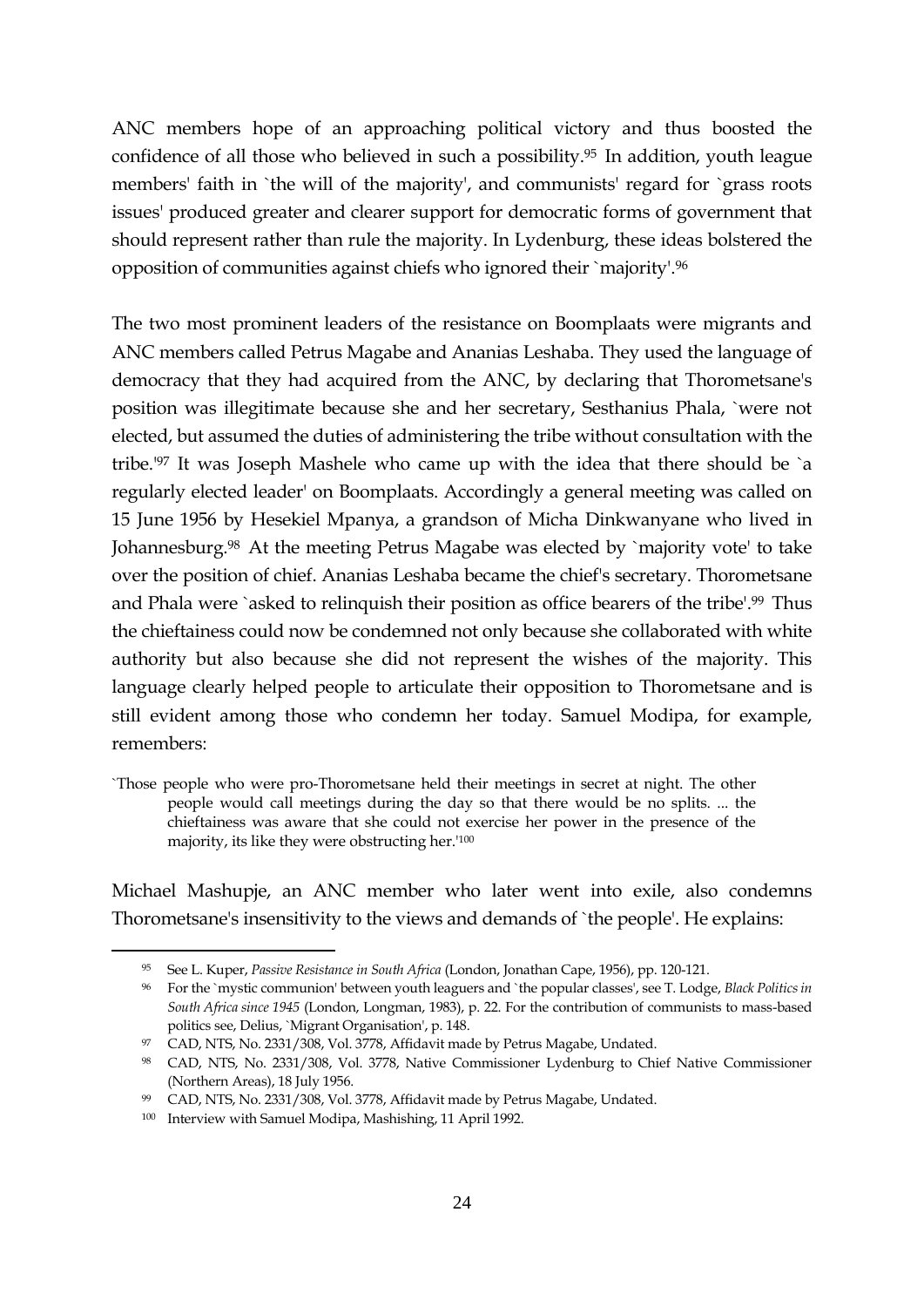`She was rude, she never understood the views of other people. She is just married to Boomplaats, the farm was bought by the people, but she would not listen to anyone. She sided with the Apartheid system.'<sup>101</sup>

Before those who were against the removal formally elected Magabe they became involved in a number of violent conflicts with those who refused to fight. On the 28 April 1956, at one-o-clock at night, a group of unknown people attacked Sesthanius Phala's house and burnt it to the ground. Phala's dogs woke him up as the house began to catch a blaze and he was able to save himself and his family. There were rumours that this attack was part of a well-laid plan to kill both Phala and Thorometsane.<sup>102</sup> The violence did not escalate, however, because Thorometsane and her followers (consisting of 45 families) left Boomplaats and settled on the trust farm Sterkspruit in December 1956. After that they only returned to Boomplaats under police escort.

But even after Thorometsane and her followers left, the threat of violence against any co-operation with the state remained. When Agricultural Officers tried to get Boomplaats residents to sign validations of their properties, a number of women screamed at them to go away. They claimed that people would be killed if the officials' vehicles were seen in front of their houses. The officials themselves *were* attacked:

These attacks against officials and `collaborators' parallel the attacks on `rangers' in Sekhukhuneland. The `rangers', named after the Africans who policed the `trust farms', were residents of Sekhukhuneland who supported Bantu Authorities. In 1958 nine were killed and many more injured. In Kenya during the Mau Mau conflict most Kikuyu attacks were also against collaborators. These collaborators, Lonsdale argues, were killed because they betrayed the moral order that was becoming a widely accepted part of what it meant to be a member of the Kikuyu community.<sup>104</sup> Knott sheds further light on this kind of violence. In the context of Irish agrarian resistance he

<sup>`</sup>A number of Africans ran at them with stones and metal weapons so they got in their cars and drove back. The Africans chased their car. On route out of Boomplaats they were intercepted by a hostile mob. They turned around and took a different route out of Boomplaats. This exit was barricaded with stones and logs. The officials had to remove these obstacles in a hurry as a number of Africans were still chasing them. They managed to escape.'<sup>103</sup>

<sup>101</sup> Interview with Hosia Phala & Michael Mashupje, Mashishing, 2 February 1992.

<sup>102</sup> CAD, NTS, No. 2331/308, Vol. 3778, Victoria Dinkwanyane to Nkwale Skosana, May 1956.

<sup>103</sup> CAD, NTS, No. 2331/308, Vol. 3778, NAD Memo, Undated c1958.

<sup>104</sup> B. Berman & J. Lonsdale, *Unhappy Valley: Conflict in Kenya & Africa, Book Two: Violence & Ethnicity* (London, James Currey, 1992).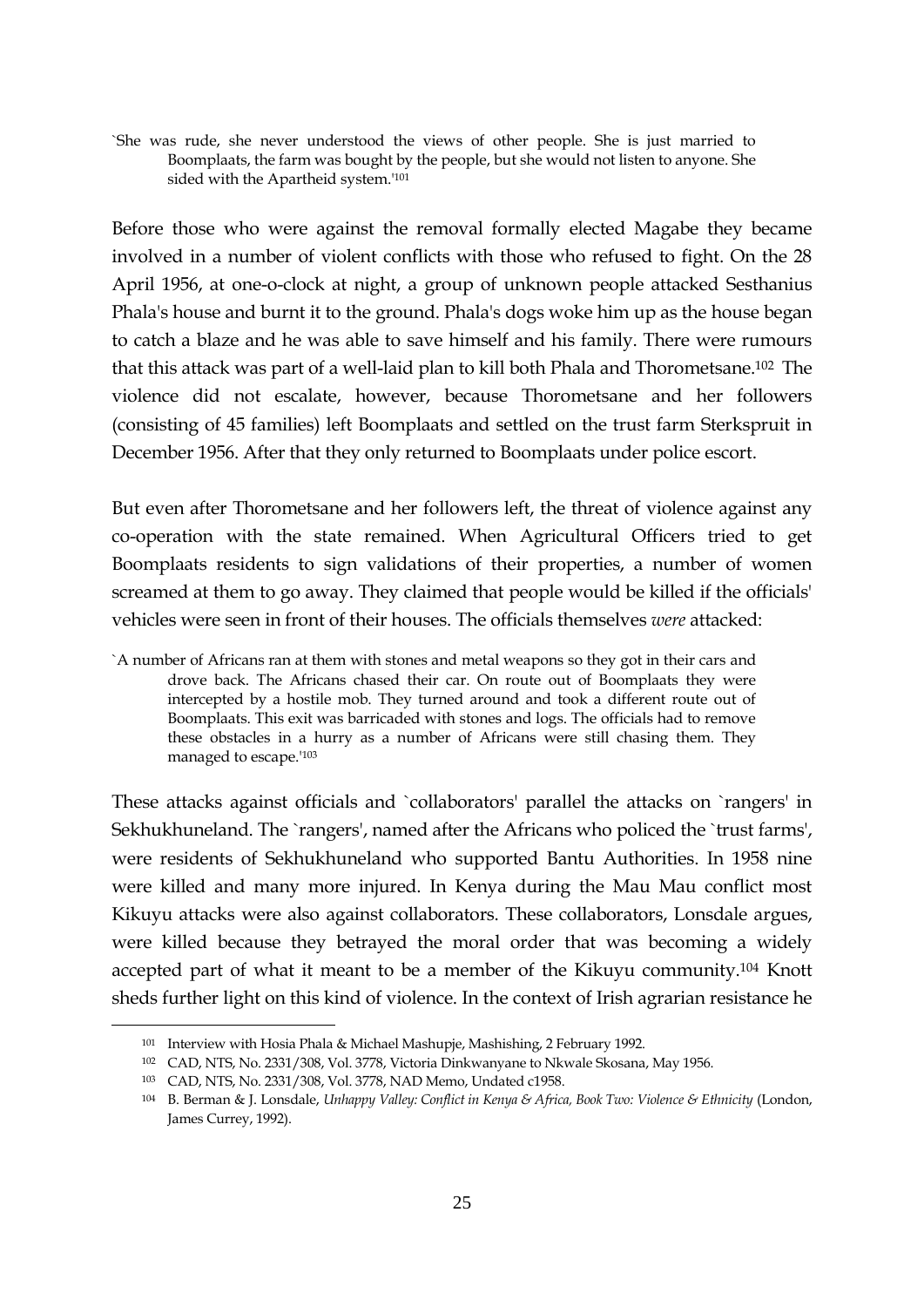argues that tenants would often attack and kill other tenants who accepted `unacceptable terms' from landlords because these tenants most clearly violated the moral order: they shared these values and should have known better.<sup>105</sup> These examples shed light on the politics and violence on Boomplaats. There the threat of being torn from the land, coupled with Thorometsane's behaviour, made the moral order of the chieftainship a burning issue. Links to Sekhukhuneland and the ANC were then introduced into the debate on acceptable behaviour; and, in this instance, the outside influences reinforced and re-shaped the tendency to reject a `rude', undemocratic chief.<sup>106</sup>

After Thorometsane left, Petrus Magabe initiated two strategies of resistance. First he tried to boost the number of his supporters and his revenue by encouraging people who lived as labour tenants on surrounding farms to come and settle on Boomplaats. Those that arrived immediately after the departure of Thorometsane's group were allowed to occupy the dwellings and fields left unoccupied by the exodus. Once these spaces had been filled people were encouraged to move onto the less arable, rocky parts of Boomplaats. Here they were given small fields that provided a bare supplement to incomes that were mainly earned in Lydenburg town. People who decided to move on to Boomplaats had to pay an entrance fee and an annual rent.<sup>107</sup> Magabe explained that the money collected in this way would be used to defend the people on Boomplaats against the removal. He also tried to get control of the Dinkwanyane Tribal Fund, which was kept in an account at the Barclays Bank in Lydenburg. Due to the NAD's support for Thorometsane, however, he never had a chance and his claim was rejected by the court on the 23 March 1959.<sup>108</sup>

The support for Magabe, despite the fact that he had been elected unanimously, was not overwhelming. Those who were unambiguously opposed to the removal were the new leaders, for whom the resistance had brought political and financial power, and the younger migrants who saw their conflict as part of a wider conflict led by the ANC. Hosia Phala, one of the ANC members on the new chiefs council, remembered: `Mr

<sup>105</sup> J.W. Knott, `Land, Kinship and Identity: The cultural roots of agrarian agitation in eighteenth- and nineteenth-century Ireland', in *Journal of Peasant Studies*, Vol. 12, No. 1, October 1984.

<sup>106</sup> For the reasons why violent solutions were adopted in Sekhukhuneland, see Delius, `The Tortoise and the Spear', pp. 20-22.

<sup>107</sup> CAD, NTS, No. 2331/308, Vol. 3778, Affidavit signed by Jacobus Segoane, 15 August 1957.

<sup>108</sup> CAD, NTS, No. 2331/308, Vol. 3778, Native Commissioner Lydenburg to Chief Native Commissioner (Northern Areas), 3 April 1959.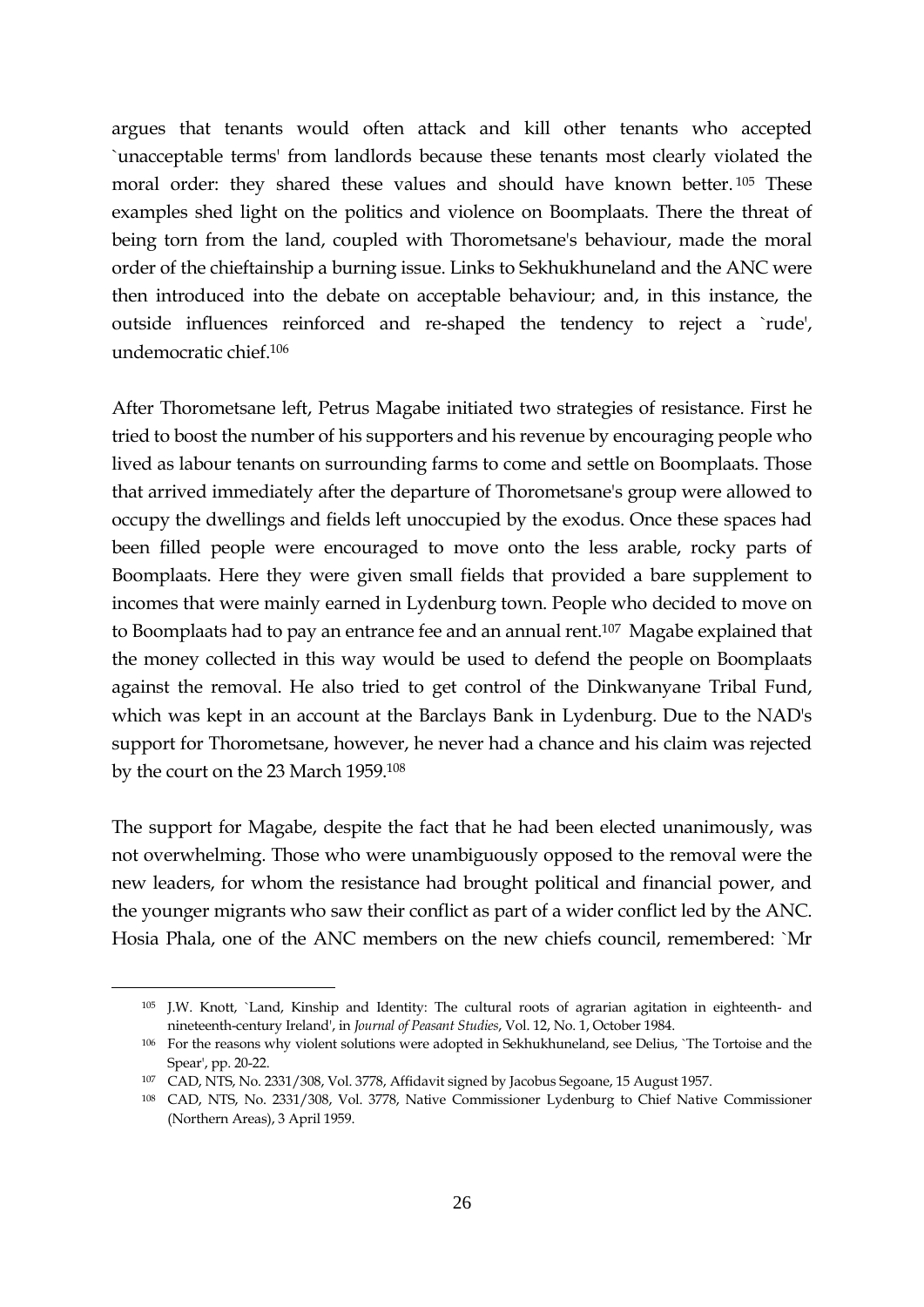Unterhalter, Mandela, Slovo and J.B. Marks (prominent members of the ANC and the Communist Party) tried their last sorts to allow us to stay [on Boomplaats].'<sup>109</sup> The more recent settlers on Boomplaats who had no chance of receiving compensation from the NAD, also wholeheartedly supported the resistance. Older property owners, like Stefaans Modipa, were not as committed and seemed to have been largely uninterested in the ANC and its objectives; Stefaans Modipa later remembered Mandela as `some Xhosa who went to jail'.<sup>110</sup> In many ways landowners like Stefaans Modipa resembled Sesthanius Phala and Godfrey Modipa, who supported Thorometsane and owned large, well irrigated plots. Phala explained that the main reason he agreed to go along with the removal was because: `It was tough. I could see that things were getting tough'.<sup>111</sup> Thus these property owners were not prepared to risk their access to the land on Sterkspruit, and the NAD's compensation, by engaging in dangerous resistance; a resistance that one NAD official, at a meeting on Boomplaats, compared to a fly challenging an elephant.<sup>112</sup>

When things got really tough many of the remaining property owners also sought to compromise. This happened when the NAD announced its decision to disown the residents who continued to defy the state, and to prohibit ploughing on Boomplaats.<sup>113</sup> Faced with this situation Stefaans Modipa became more flexible. He still refused to move to Sterkspruit and live under Thorometsane, but he suggested that they would move to Rietfontein `where one of their chiefs was buried'.<sup>114</sup> In 1959 Stefaans and other older land owners like Paulus Mashupje, Johannes Sitladi, Amos Manangeni, Lukas Mashilo, Ephraim Mogato and Ben Likwadi decided to leave Boomplaats. But Petrus Magabe opposed them and would not allow them to hold meetings. He countered their initiatives with his own meeting, where he collected money so that lawyers could be hired to defend the community against the NAD. The vacillating land owners went along with this plan and, rather than leave Boomplaats, they decided in October of 1959 to ignore the decrees of the state. Lukas Sapi told the NAD that, `we bought the farm from Mr De Souza and it is our property. It is not something that we borrowed from the

<sup>109</sup> Interview with Hosia Phala and Michael Mashupje, Mashishing, 2 February 1992.

<sup>110</sup> ASI, OHP, No. 46 A/B, Interview with Stefaans Modipa by Moses Molepo, Jane Furse, 17 October 1979.

<sup>111</sup> ASI, OHP 32 A/B & 33 A, Interview with Sesthanius Phala by Moses Molepo, Jane Furse, 6 September 1979.

<sup>112</sup> CAD, NTS, No. 2331/308, Vol. 3778, Native Commissioner Lydenburg, Meeting on Boomplaats, 11 April 1949; Interview with Stefaans Moela, Mashishing, 14 April 1993.

<sup>113</sup> Law 18 of 1954.

<sup>114</sup> CAD, NTS, No. 2331/308, Vol. 3778, Meeting between Boomplaats Residents and Native Commissioner Lydenburg, 11 August 1959.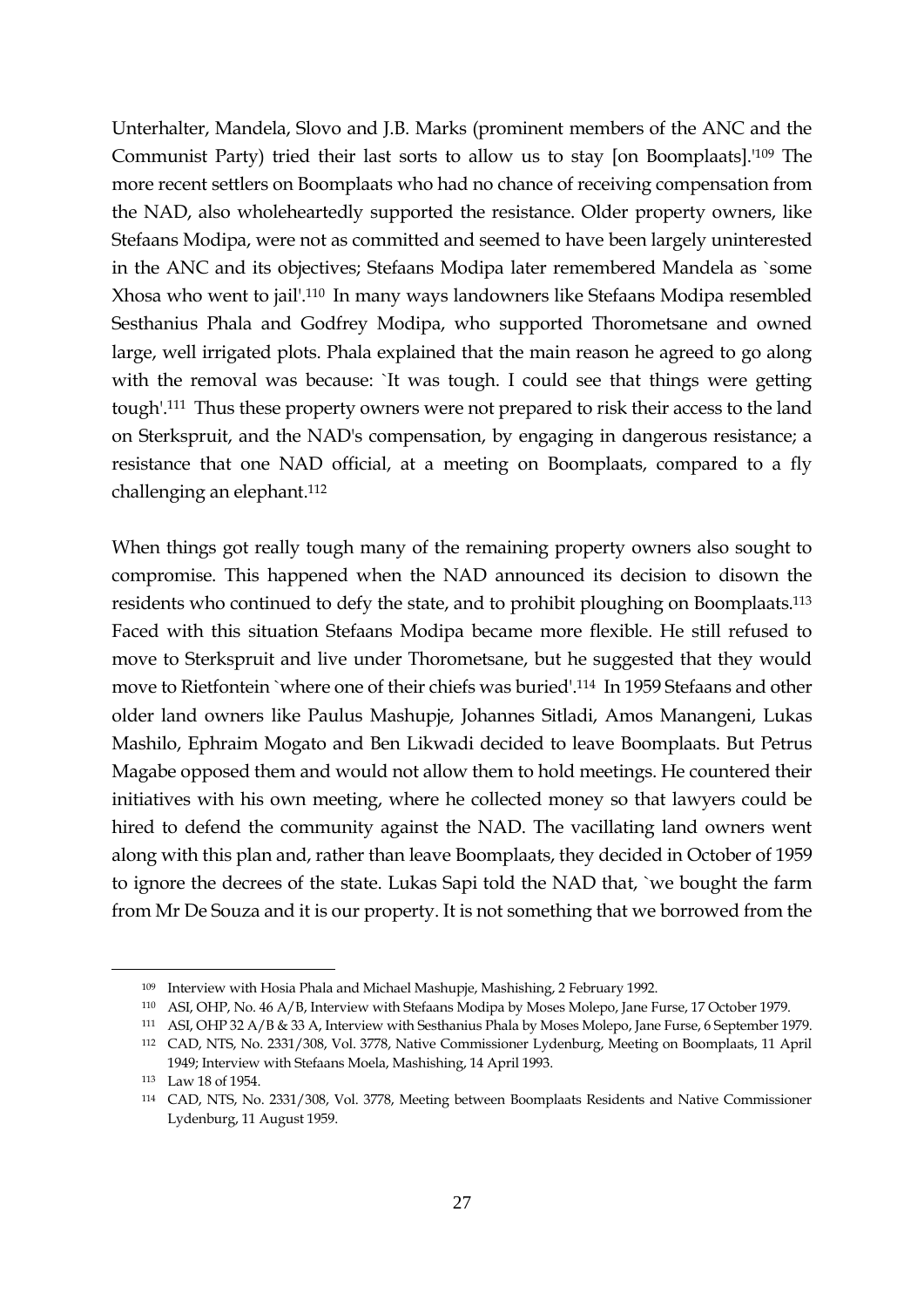#### Government'.<sup>115</sup>

The land owners on Boomplaats were given one last chance in 1960 to claim their compensation money, but Stefaans Modipa told the Native Commissioner that their lawyers would defend them. Samuel Modipa, Stefaans' son, explained what happened next:

`The Magistrate said, "if you say this is your area then you must bring those lawyers. Who are your lawyers"? My father told the Magistrate the names of the lawyers and the Magistrate then told him "those people are already dead, the one is buried in Bloemfontein and the other one in Pretoria. We give you only three days to wake those people from the graves and if you haven't done that then you must disappear in three days".'<sup>116</sup>

There is no evidence to suggest that the lawyers were even able to get the Boomplaats case to court, and in 1961 the remaining residents were forced into trucks and their houses were bulldozed. The land-owners were taken to Rietfontein and the more recent arrivals were distributed amongst various trust farms in Sekhukhuneland. Most were taken to an area near the Jane Furse Missionary Hospital, where they were given the status of temporary residents. Many of them, including numerous land-owners who later left Rietfontein, still live there and have not yet obtained permanent residential rights.

## **CAUTIOUS AND ISOLATED RESISTANCE**

## **Aapiesdoorndraai**

1

The Manok community on Aapiesdoorndraai was also threatened with removal in the 1950s. The paper now examines their response to this threat; a response that had many continuities with their reaction to the 1913 Land Act. Despite facing removal threats throughout the 1950s the Manok community established no links to the struggle against removal on Boomplaats. Jacobus Manok died in 1922, but his son Christian continued the tradition of cautious advancement established by his father. Like his father he was also in tune with the intentions and ideas of whites. He clearly understood the implications of the 1936 Land Act. Although the Native Commissioner assured him otherwise, he knew that the state would eventually use this legislation to remove Africans off Aapiesdoorndraai. But, rather than resist this possibility in a head-on confrontation, he tried in 1939 to move, on his own terms, to a farm that he considered

<sup>115</sup> CAD, NTS, No. 2331/308, Vol. 3778, Meeting held at Boomplaats, 5 October 1959.

<sup>116</sup> Interview with Samuel Modipa, Mashishing, 11 April 1992.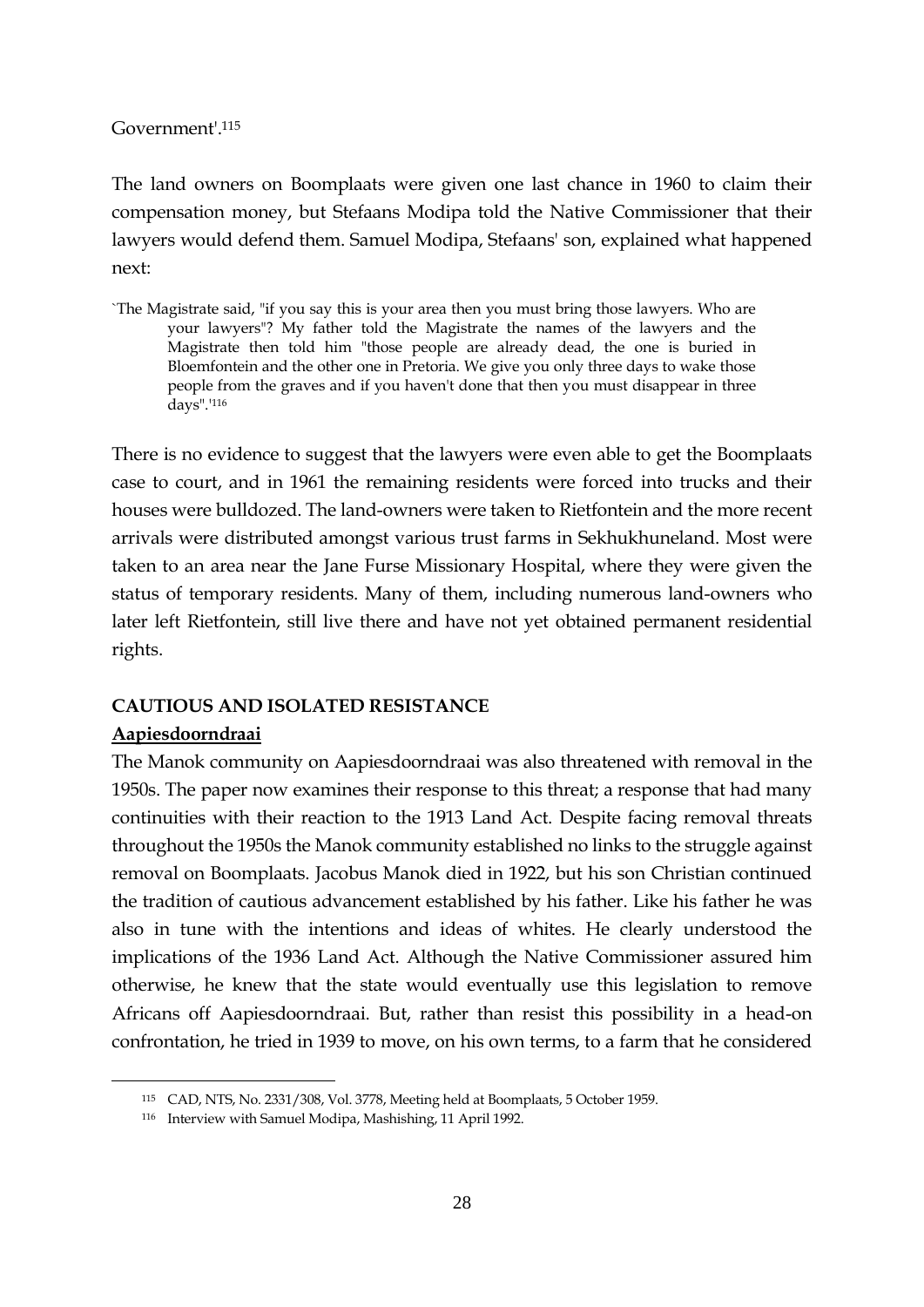suitable.<sup>117</sup> This request was ignored by the state, but it is clear that the Manok community's response was already very different from the Dinkwanyane community's reaction to removal. The latter community either resisted the state, or were offered incentives to cooperate. The Manok family always tried to stay on the right side of the Government, and in doing so minimise the negative implications of Segregation and racism. As Jacobus' grandson, Hendrik Manok, explained: `My grandfather was very tactful in his dealing with whites'.<sup>118</sup>

In the 1950s Hendrik succeeded to the chieftaincy. He too tried to be as tactful as possible. When the Native Commissioner told Hendrik that there were illegal rent-tenants living on Aapiesdoorndraai in 1958, he responded as a meek and subservient black:

In their dealings with whites the Manoks were motivated by the same concerns as those expressed by American slaves:

`I endeavoured so to conduct myself as not to become obnoxious to the white inhabitants, knowing as I did their power, and their hostility to the coloured people ...'<sup>120</sup>

By performing in front of them in a way that white people thought Africans should behave, Manok was in fact able to influence state policy. When Hendrik was offered the farms Onverwacht and Kromellenboog as compensation for Aapiesdoorndraai he told the Native Commissioner in Sekhukhuneland that he could not accept this deal because the two farms were mountainous and second-rate. But, as the Commissioner informed his superiors:

`The chief made it clear that he personally does not want to put himself up against the Government, but it will be very difficult to move. His people have, in all their years

<sup>`</sup>I see that there are too many people but I am scared to push off the old people who came to live with our Grandfather. I am a child. If no one shows us the law we can not know it. I will try to get the people who should not be here away.'<sup>119</sup>

<sup>117</sup> CAD, NTS, No. 136/308, Vol. 3464, Chief Native Commissioner (Northern Areas) to Secretary of Native Affairs, 20 December 1939.

<sup>118</sup> Interview with L.S. Kgane & Chief Hendrik Manok, Aapiesdoorndraai, 15 April 1993.

<sup>119</sup> CAD, NTS, No. 936/308, Vol. 2464, Magistrate, Lydenburg to Chief Native Commissioner (Northern Areas), 15 August 1958: (Trans. in Text) "Ek sien die mense is te veel [maar] ek is bang om die ou mense wie by ons oupa kom bly het af te sit. Ek is kind. As geen mense vir ons wet wys kan ons dit nie weet nie. Ek sal probeer om die mense weg kry wie nie daar mag wees nie."

<sup>120</sup> J.C. Scott, *Domination and the Arts of Resistance: Hidden Transcripts* (New Haven, Yale University Press, 1990), p. 2.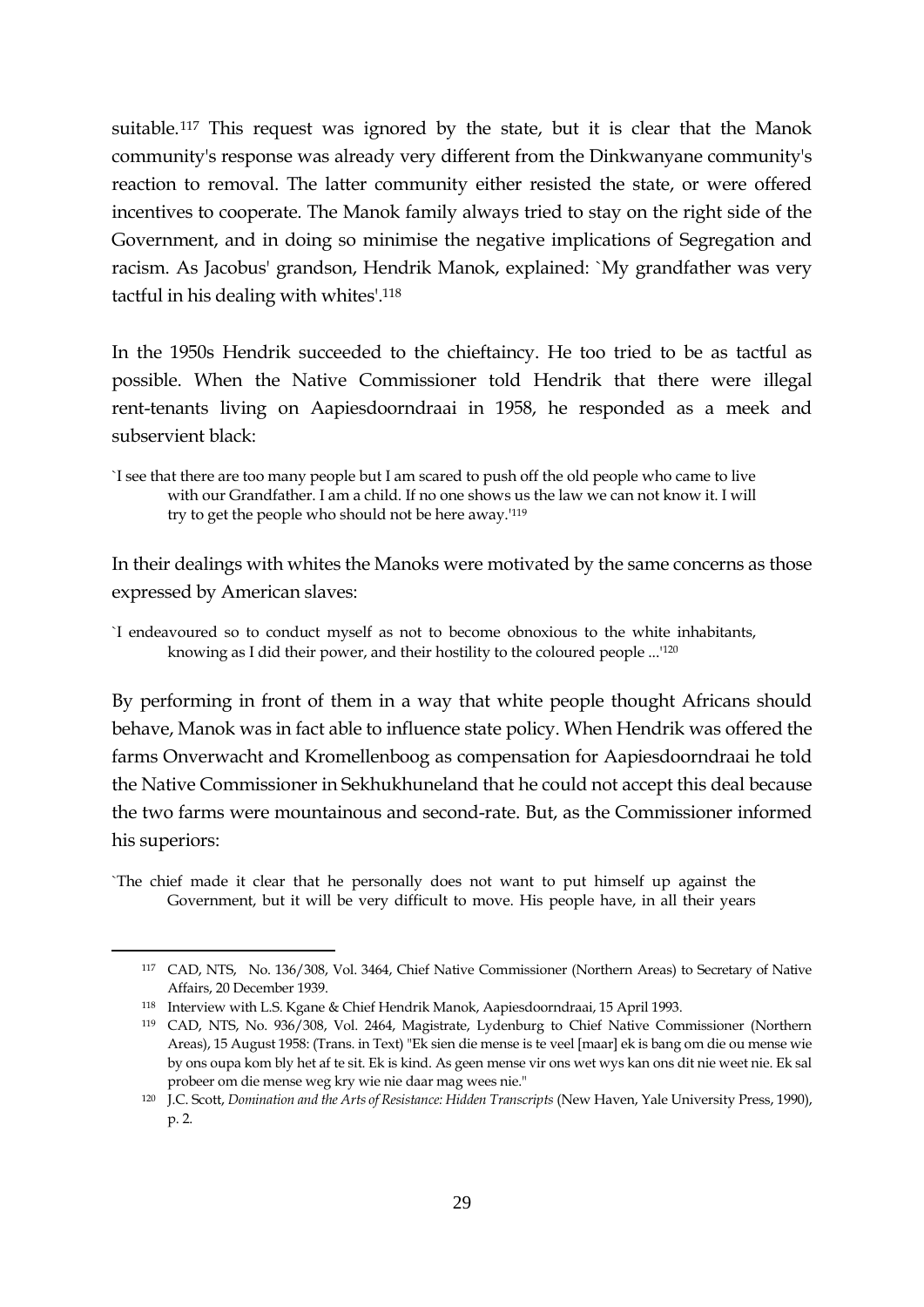faithfully followed the dictates of the Government.'<sup>121</sup>

By framing his opposition in these terms Manok made it difficult for the NAD. The law required them to find land that was of equal value to Aapiesdoorndraai. Although this was an impossible task due to the inferior land that made up the Trust Area, the NAD at least had to abide by the spirit of the law and could not offer land that was blatantly inferior. In the cases of Kalkfontein and Boomplaats the NAD had declared that the resisting inhabitants were `unreasonable' and thus undeserving of the provisions of the law. But on Aapiesdoorndraai the residents did not present the state with this excuse. These circumstances meant that the NAD was unable to find suitable compensatory land. Consequently the removal of the Manok community was postponed and quietly forgotten about. They still live on Aapiesdoorndraai in the Lydenburg district today.

The Manok community consistently followed a policy of cooperation with white authority. Their strategies were never radically transformed because they did not establish links to alternative opposition movements. Consequently they remained isolated and, in some ways, were forced to confirm the power of whites. But, by working within the system, by establishing a successful black agricultural enterprise, and by keeping their land in a `white area' during Apartheid, the Manok family did, in a small way, challenge racial prejudices in Lydenburg.<sup>122</sup> They also achieved their own short-term objectives more effectively than any other community in Lydenburg.

#### **CONCLUSION**

1

This paper has shown how complex the response to Apartheid's removals was in one district. Rural Africans were divided by their identities, their differential access to resources and power, the extent of their involvement in broader political movements. As a result of these differences they experienced state coercion in a variety of ways. This is something of which the new state, in its attempt to redress previous injustices, should be acutely aware. Firstly, the ambiguous role of chiefs in the opposition to removals should alert the state to potential problems in any claim for compensation made by chiefs on behalf of their communities. Such a claim is presently being made by Chief Masha who, despite the evidence presented in this paper of his father's close

<sup>121</sup> CAD, NTS, No. 936/308, Vol. 3464, Native Commissioner Sekhukhuneland to Chief Native Commissioner (Norther Areas), 24 September 1959.

<sup>122</sup> See Interview with L.S. Kgane & Chief Hendrik Manok, Aapiedoorndraai, 15 April 1993, See also, WHPL, AD843.53.7, Edith Jones' notes on a visit to Aapiesdoorndraai, February 1941 and Schirmer, `Racism and White Farmers', p. 40 for the ambivalent relationship between Manok and the white farmer H. Neethling.